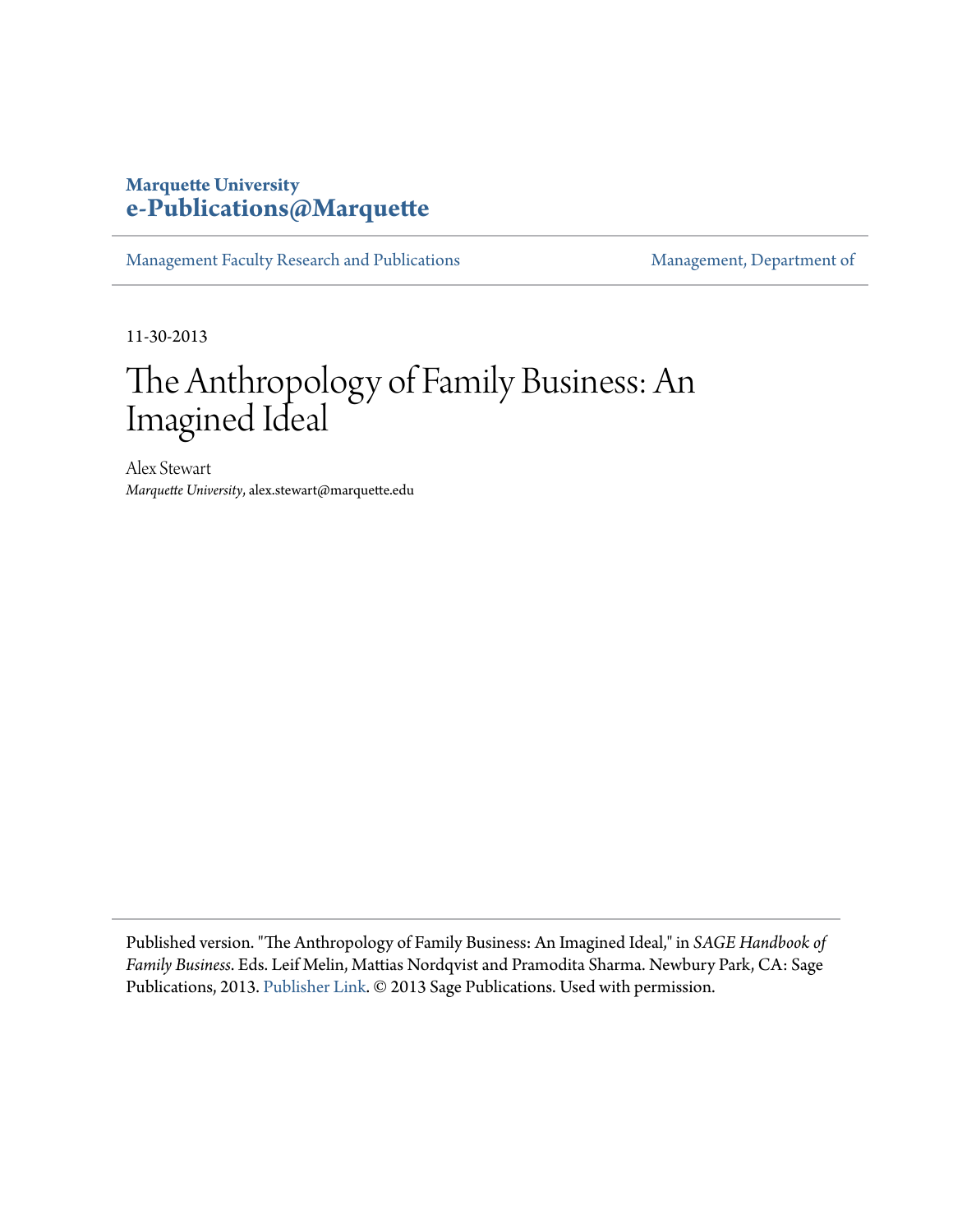# **The Anthropology of Family Business: An Imagined Ideal**

Alex Stewart, Marquette University

Forthcoming in L. Melin, M. Nordqvist, & P. Sharma (Eds.),

*SAGE Handbook of Family Business*, Newbury Park, CA: Sage.

## **Introduction**

# **Anthropology: An Underutilized Resource**

Cultural and social anthropology can advance family business studies thanks to well developed literatures in three areas: kinship theory, relevant research, and ethnography (up-close field research using participant observation). Despite these potential benefits, the discipline remains an "unutilized resource for advancing the field of family business studies" (Stewart, 2003, p. 383). Although it shares central interests with family business scholars (Rutherford, 2010; Stewart, 2008) it has not been widely utilized (Wigren, 2007). Searching the abstract of family business journals (largely *Family Business Review*) for a variant of "anthropology" uncovers just one article. Searching the full text uncovers 21, largely incidental, references. More generally, anthropologists and business scholars have, since the 1960's, largely ignored one another (Jordan, 2010; Rosa & Caulkins, 2013; Sunderland & Denny, 2007, pp. 28-32).

**How to make progress**. How could the promise of the anthropology for family business be better fulfilled? For scholars brave enough to take on this task, two prerequisites stand out. First, they should familiarize themselves with anthropological findings and concepts. They should learn kinship theory and study relevant ethnographic works. They should then adapt this knowledge to family business by asking fundamental questions about kinship in connection with business. This would require attention to sources of solidarity and conflict, to cultural variation,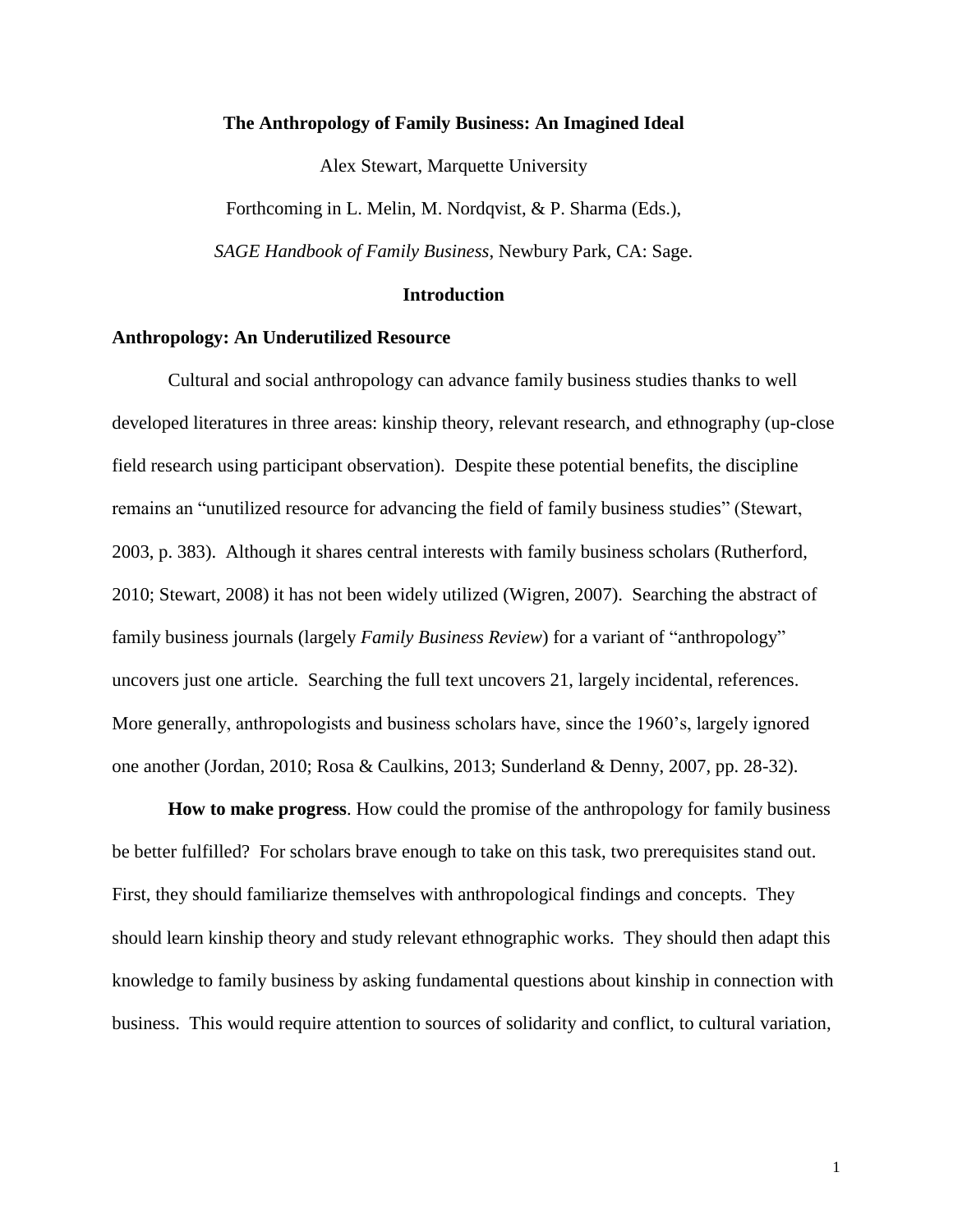and to the lived experience of kinship. Such a preparation is the subject of Part One of this chapter.

Second, family business scholarship should be methodologically sound and suited to family business studies. Methodology in anthropology is less well understood than in, say, economics or psychology. Therefore, Part Two addresses this concern. It focuses on five "tactics" for ethnographic method in Stewart (1998), applying them to issues in the family business field. It also addresses the need for cross-disciplinary study.

Business school researchers with these competencies could make outstanding scholarly contributions. Their writings could also unveil real-world details to capture the imagination of practitioners. These points are related. Up-close field research explores in depth the lived world of practitioners, uncovering the "complex and tacit processes" of family firms (Nordqvist, Hall & Melin, 2009, p. 295) that often go unnoticed in our journals. Examples discussed below include "betrayal as a force of production" (Yanagisako, 2002), "strategies of heirship" (Goody, 1976), and behind-the-scenes roles of women in apparently male dominated cultures (Hamabata, 1990). These examples apply to Italy and Japan, reminding us that anthropology's cross-cultural perspective militates against ethnocentrism. Moreover, anthropological findings about kinship complement the strength of family business research, which is more discerning about business than family matters (Stewart, 2008; Stewart & Hitt, 2012).

## **Part One: Preparing to Contribute**

Before launching into anthropological research in family business, scholars will also need a thorough preparation in the relevant literatures. How should they begin this preparation? **Familiarity with Relevant Ethnographies**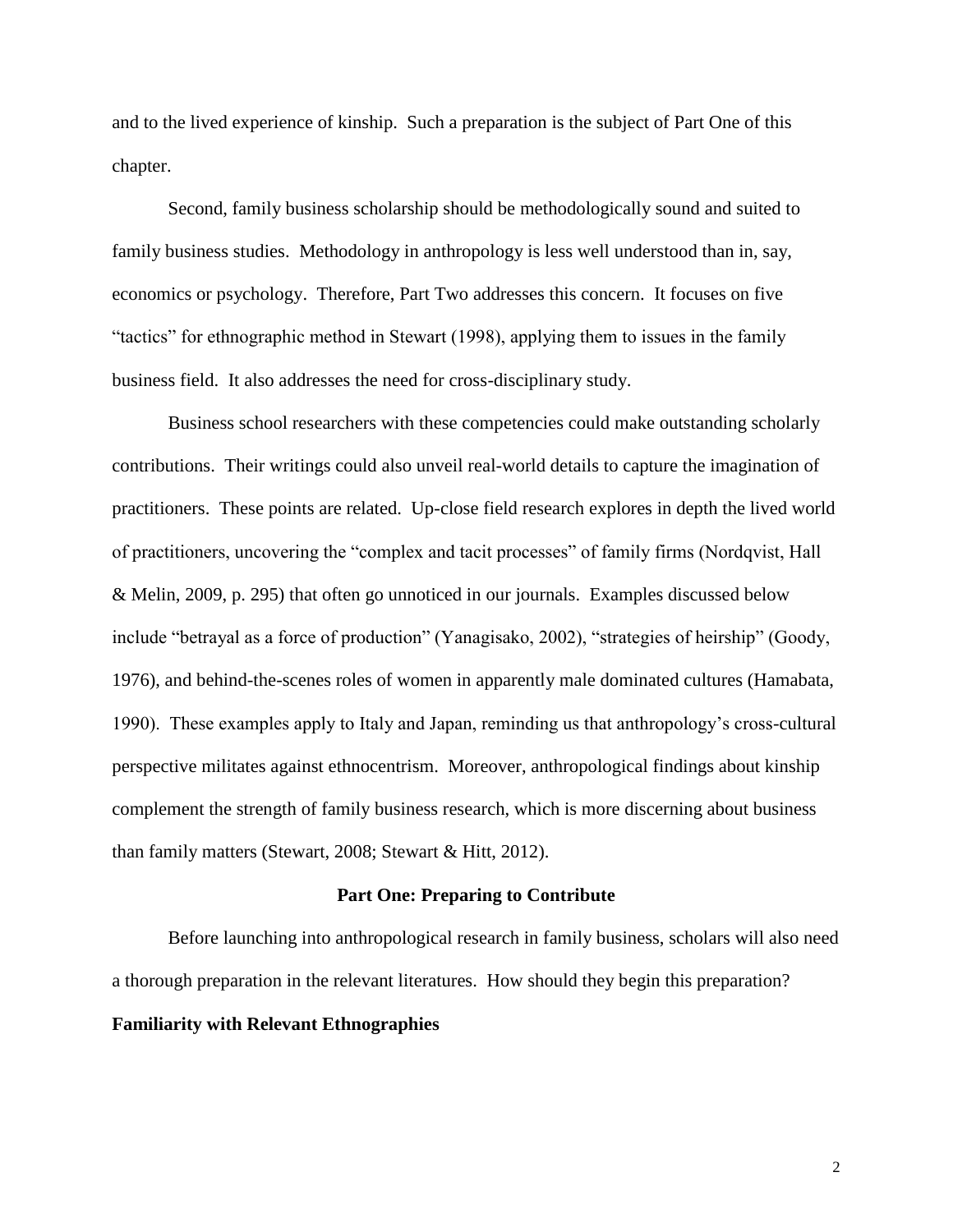Preparation could start with readings in the most developed, closely relevant field in anthropology. However, much of this field – kinship theory – would appear too opaque and exotic on first exposure (Patterson, 2005; Peletz, 1995). If scholars began instead with relevant ethnographies they would simultaneously start to learn kinship theory. These texts could also fire their ambitions and suggest possibilities for their own work (Van Maanen, 2011).

Unfortunately, I know of no book-length ethnographies of family business at the firm level. This contrasts with ethnographies of non-family firms (Hodson, 1998; Morrill & Fine, 1997). Particularly lacking are in-depth scholarly studies on both kinship and business within individual firms (Nordqvist, Hall, & Melin, 2009). Ram (1994) and Helin (2011) are qualified exceptions; they studied more than one firm but focused on one in each case. Family business ethnographies typically focus on multiple firms in industry clusters. These include Italian footwear (Blim 1990) and silk (Yanagisako, 2002) clusters, and emigrant Chinese in the leather goods (Oxfeld, 1993), textiles (Wong, 1988) and take-away restaurant trades (Song, 1993).

Ram (1994) and Yanagisako (2002) are relatively attentive to business issues, and highly recommended. Yanagisako conducted high quality fieldwork, reflected in compelling accounts of several family firms. She is insightful on notions like "the conundrum of the secondgeneration self-made man" (pp. 90-92) and "betrayal as a force of production" (Chapter Four). By the latter she means familial creative destruction:

In later years, as the firm matures and begins to bring in members of the second generation, limitations to firm growth and expansion fuel sentiments of distrust and suspicion, which operate as forces for the division of the firm, the diffusion of technology, and the destruction of families. Out of these processes emerge new firms, new families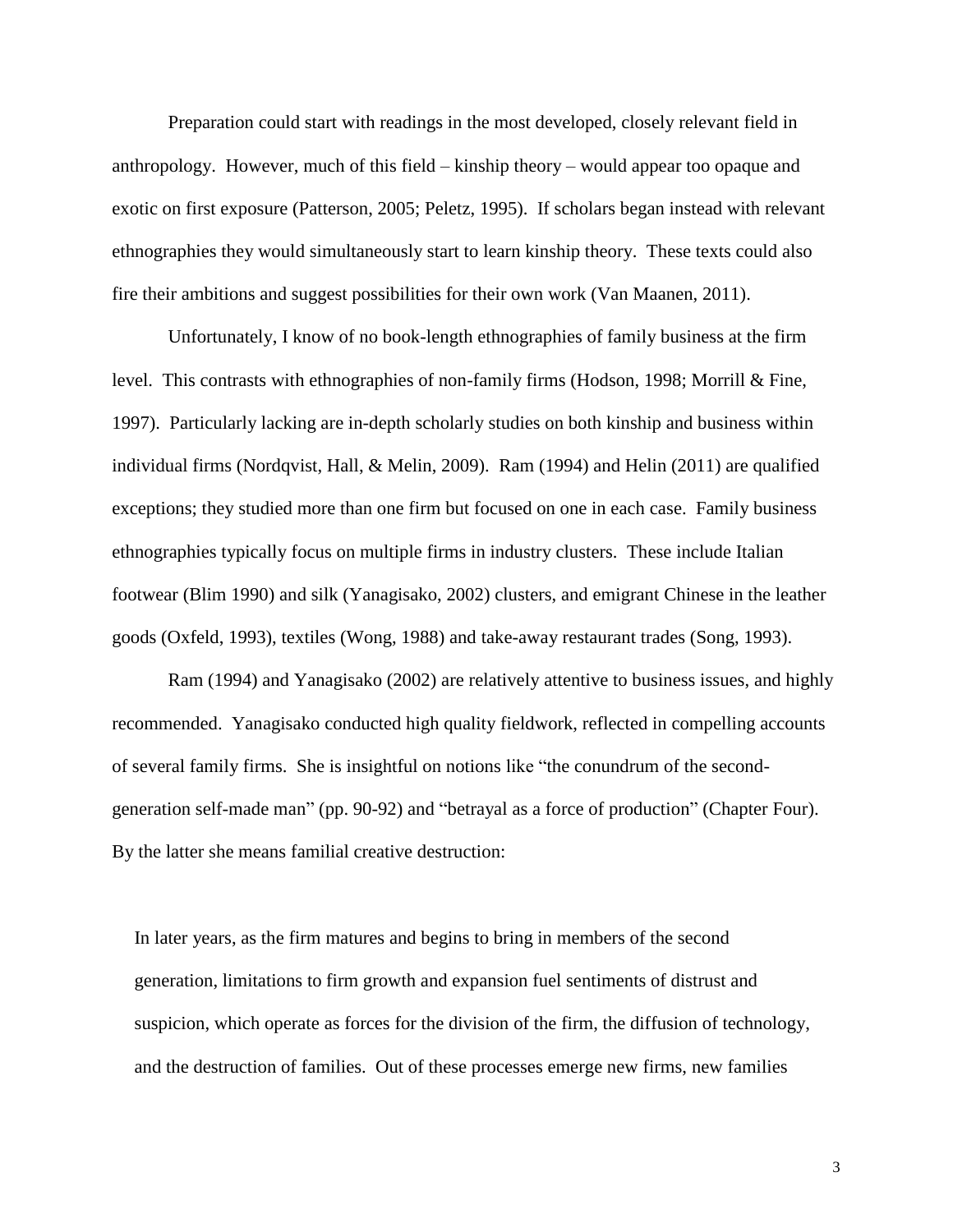and new solidarities (2002, p. 115; see also Goody, 1996, pp. 141-145, 155, 203; Kasdan 1965).

Two books about Japanese family businesses by Japanese-American scholars, Hamabata (1990) and Kondo (1990), are more typical of ethnographies of family firms, because neither offers much insight into business as such. Their focus – Hamabata's especially – is on the family. Nonetheless, both demonstrate the value of studies that examine businesses from the family perspective. They reveal a complex "set[s] of mutual connections" between "market [and] family" (Davidoff & Hall, 1987, p. 32). Hamabata, for example, found that wealthy Japanese women conducted economic transactions through their natal kin. This was interesting and unexpected in a strongly patrilocal society; i.e. brides leave the geographic area of their families of orientation and affiliate with their husband's kindred instead (1990, p. 28).

A widespread finding in historical and ethnographic studies is that while women apparently play only private, domestic roles, they nonetheless influence business and public affairs, often through female only networks (Davidoff & Hall, 1987, pp. 202, 227; also Bruun, 1993, p. 22; Colli, Fernández Pérez, & Rose, 2003; Farrell, 1993, Chap. 4; Lomnitz & Pérez-Lizaur, 1987, p. 118; Ram, 1994, pp. 132-136; Robertson, 1991, p. 41). These findings offer insights into the linkages of business and kinship. Unfortunately, few studies examine the kinship-business connection in depth for the implications of this connection for the business itself.

# **Knowledge of Kinship Studies**

**"Kinship", "family", "household".** Making sense of kinship writings requires an understanding of the relationships between "family," "kinship," and "household." "Kinship" can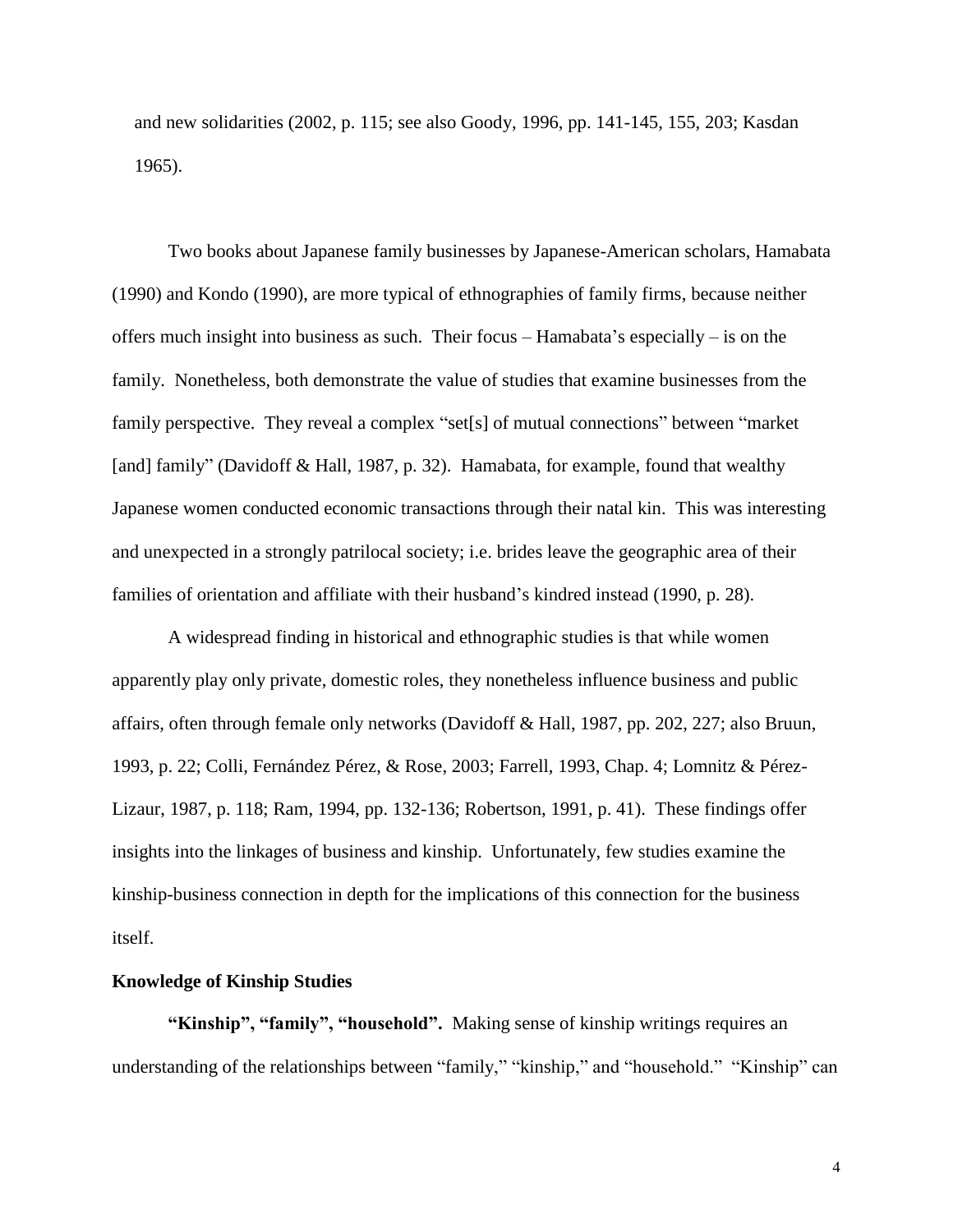be defined as "the network of genealogical relationships and social ties modeled on the relations of genealogical parenthood" "as culturally defined by the society involved" (Holy, 1996, p. 40; Good, 1996, p. 312). The "systems" formed in this way "divide people into categories of kin, and then define marriageability in terms of these categories. They define descent, if you like, and legislate alliance" (i.e. marriage); they are thus "the assortive mating systems of the species" (Fox, 1983, pp. 2, 1).

A universally applicable definition of "family" is elusive (Creed, 2000). "People know what they mean when they use the word family, and the meaning is usually clear to others by the context... but most would find it difficult to define [the word] precisely" (Pine, 1996, p. 223). Its meanings are variable and often fuzzy (Davidoff & Hall, 1987, pp. 31, 216; Stafford, 2000). With these qualifications, the effort by Harrell (1997) is helpful. He sees the family as a subset of kinship: "kinship principles have ramifications beyond the family… The family is a special type of kinship group, one consisting if close relatives in close cooperation in daily life" (1997, p. 5).

"Households" have been proposed as more useful alternative than "families" for family business scholarship (Aldrich & Cliff, 2003). Certainly, the physical and human arrangements of households are important variables (Blim, 1990; Bruun, 1993; Yanagisako, 1979). Unlike families, however, households are not subsets of kinship systems but, being defined by function and by residence, include such non-kin as servants and boarders, and comprise overlapping subsets within (extended) families (Brettell, 2002).

**Cross-cultural variation.** Ethnographies are more entertaining than kinship theory, but there is no escaping the constructs of the field (e.g., "affinity": ties through marriage). Moreover, familiarity with kinship theory alerts us to the range of human variation. Kinship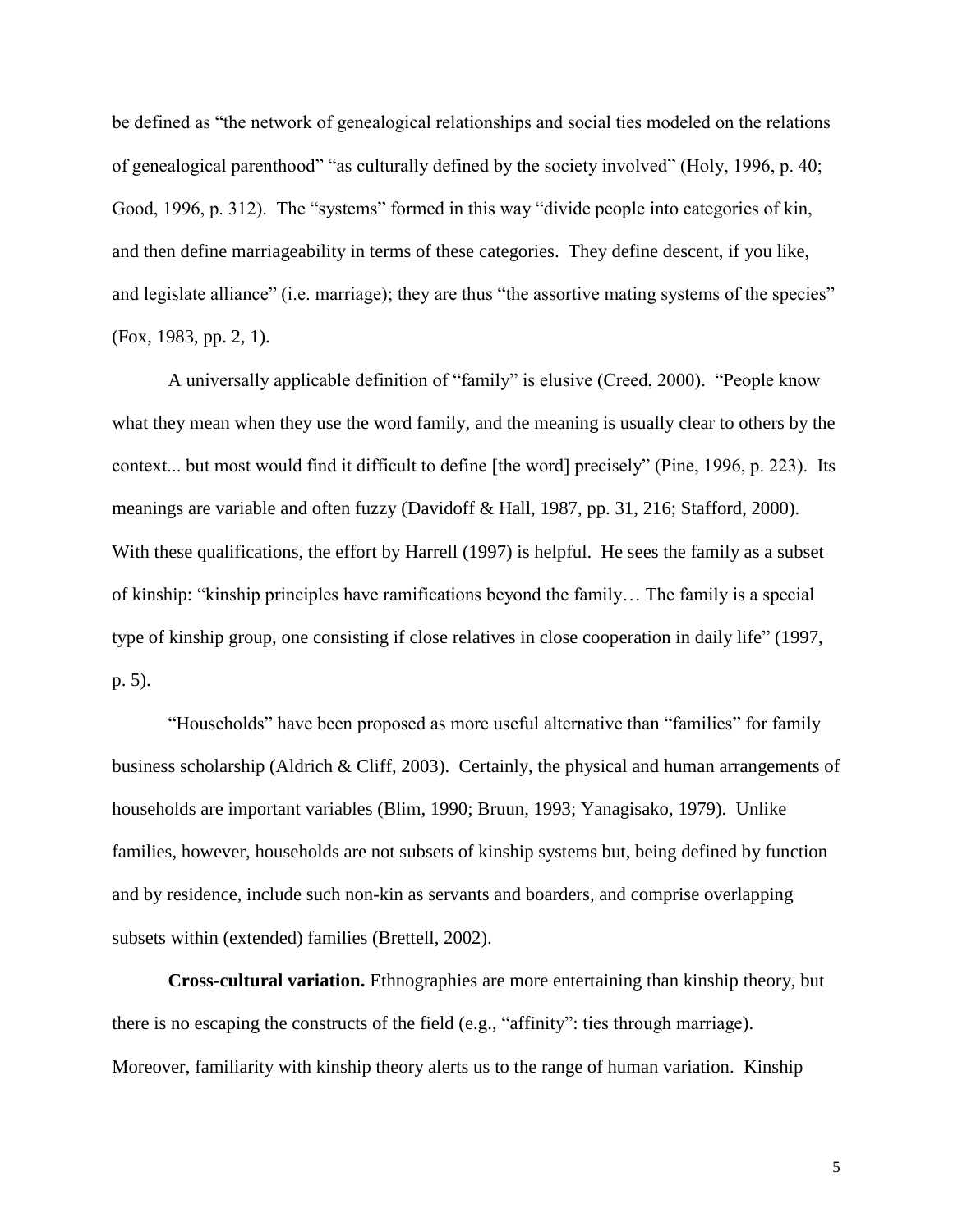systems share commonalities and universal constraints (e.g. the length of the human lifespan; Harrell, 1997 and Sangren, 2009), but they vary in many ways, even in the same country at the same time (Yanagisako, 1978). This variance can help family firm scholars to minimize ethnocentric assumptions about human possibilities. For example, family business scholars almost never study the practices of marriage "payments": neither "dowry" nor "brideprice" are found in the full texts of journals with "family business" in their names (ProQuest, 5/24/2012). Yet these practices involve "substantial" transfers of wealth and are current in both India and China (Brown, Bulte & Zhang, 2011, p. 140; Anderson, 2007).

Other variable properties of kinship systems affect family firms. Examples include the modes of transmitting property or office, the cultural understanding of "family" itself (Shimizu, 1991), rules of marriage and affinity (Shapiro, 1997; Stockard, 2002), and gender and sex role expectations (Ortner, 1996; Stone, 2010). Crucially for entrepreneurs, the potential for discretion in treatment of kin also varies (Scheffler, 2001; Stewart, 2010). Little wonder that we find that family firms vary across multiple dimensions (Goody, 1996; Stewart & Hitt, 2012; Yanagisako, 2002).

**Old" scientific and "new" humanistic kinship studies**. A source of confusion for newcomers to kinship theory is disagreements between the "old" and "new" kinship studies. This distinction parallels older and newer modes of anthropology. Although these distinctions are not clear-cut they are widely encountered. The "old" kinship studies tend to adopt what Van Maanen (2011) termed "realist tales" while the "new" ones adopt such experimental modes as "confessional", "impressionist", "critical" and "literary tales".

These distinctions center on the tension within anthropology between science and humanism (Eriksen, 2006, pp. 13, 25, 32-34; Johnson & Johnson, 1990; Malkki, 2007).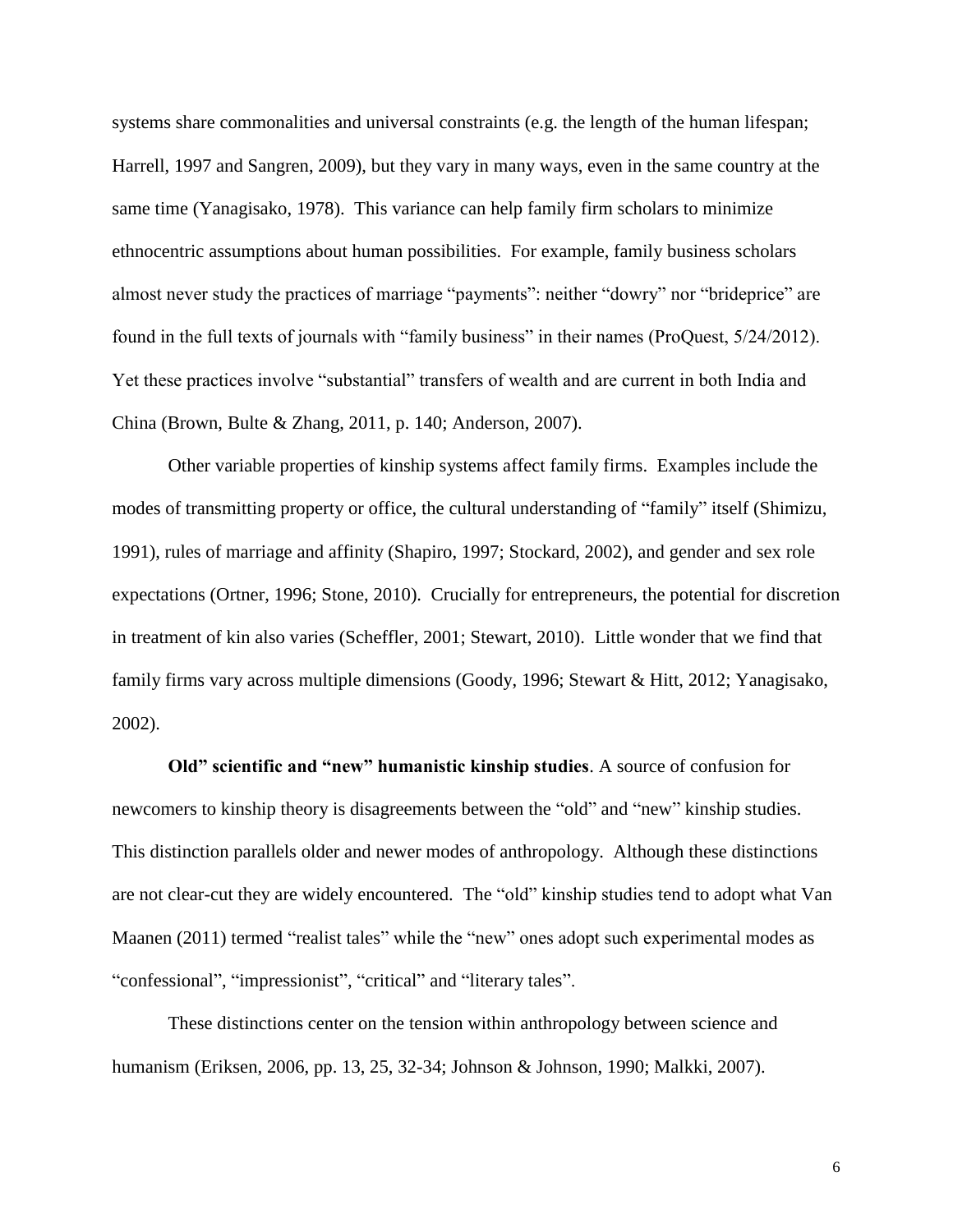Stereotypically, social scientific ethnography pursues naturalist documentation; on the other hand, humanistic ethnography pursues cultural critique or art, or both (Armstrong, 1971, pp. 80- 100; Lett, 1997, pp. 1-19; Mulligan, 1987). Scientific ethnography aims to be objective, comparative, realist and focused on social processes; humanistic ethnography to be subjective, particularistic, interpretive, and focused on lived experiences (Patterson, 2005; Peletz, 1995). This distinction is demonstrated by quotes from two recent ethnographies, both of which concern inter-connections between local and global economic forces:

Artesanías can be lucrative. A sweater wholesaler generally makes a profit of \$1 per sweater, and some make twice that, selling 5,000 to 250,000 sweaters annually. This is impressive in a country where the average annual per capita income has hovered around \$1,100 since the end of the 1980s according to World Bank statistics (Meisch, 2002, p. 78).

The universal bridge to a global dream space still beckons us. The bridge might take us out of our imagined isolation into a space of unity and transcendence: the whole world. We find ourselves like a man looking out from his parochial island toward the vast but hazy world of the mainland. The bridge of universal truths promises to take us there. Yet... we become hardened, or, alternatively, we are overcome with grief and anger **(**Tsing, 2005, p. 85).

This latter passage (clearly) reflects a humanistic anthropology and is reminiscent of an early vision of such an anthropology by Wagner (1979, p. 10), who called for "appreciating our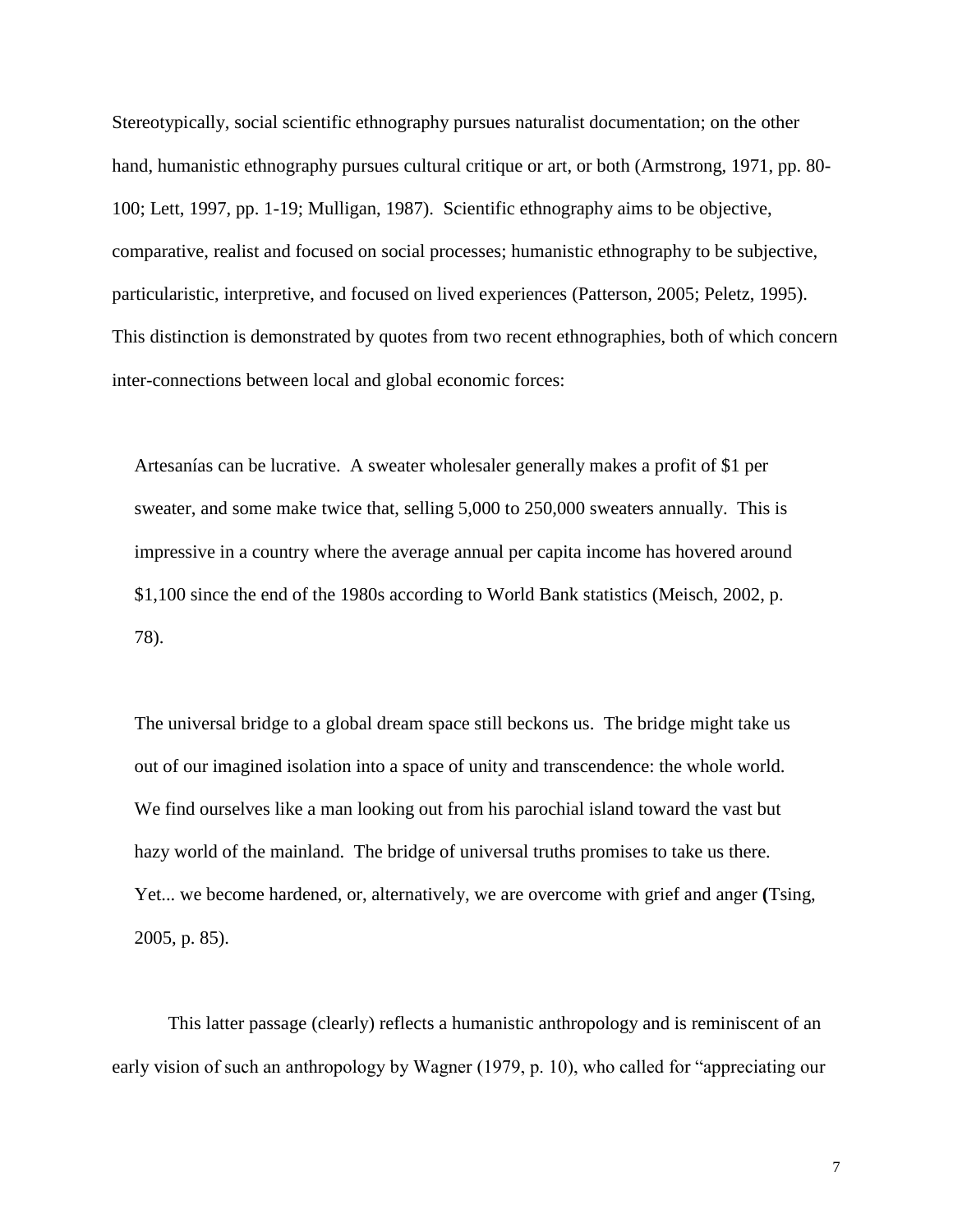species quest for meaning and all the elusive ghosts - responsibility, empathy, justice, awe, creativity, beauty, the numinous - that go with it, and identifying *ourselves* with that quest."

These distinctions are not always so apparent; many ethnographies have elements of science and of art (Wagner, 1979). Some "old" kinship studies include excellent treatments of "new" kinship issues (compare Fortes, 1949), and Geertz, the most influential advocate of humanism (Kuper, 1999, Chap. 3), was skeptical about postmodernism and adamant that his approach was scientific (Geertz, 1973, pp. 15, 24). Further, "new" kinship studies are heterogeneous and some current kinship theory is avowedly scientific. An example of the latter is the network analysis of kinship by White and his colleagues (e.g., White and Johansen, 2006).

However, the differences between humanistic and scientific approaches are not merely rhetorical, nor do they affect only extreme advocates of one approach or another. Questions about the purpose of scholarship divide important kinship scholars. For example, should scholars aim to approximate "truth", or is that a naive goal? What role, if any, should data, or non-anthropological theories, play in kinship studies? Thus, the field includes lively debates by proponents of one persuasion or the other (Holy, 1996, Chap. 7; Scheffler, 2010).

Partisanship can roughly be inferred by the critique or approbation of the work of David Schneider. His work was an influential precursor of the new kinship studies (Feinberg, 2001; Shimizu, 1991). Schneider was a student of Parsons, whose own work sought to untangle the relationships between four "system levels": culture, social relationships, psychology and biology (Parsons, 1951). However, Schneider reduced the anthropological study of kinship to culture *sui generis* (Kuper, 1999, Chap. 4; Godelier, 2011, pp. 19-22, 69, 104). The implication was that central issues for family business, connections between business and kinship (both of which involve culture but also personality and social relationships) were out of bounds. Schneider also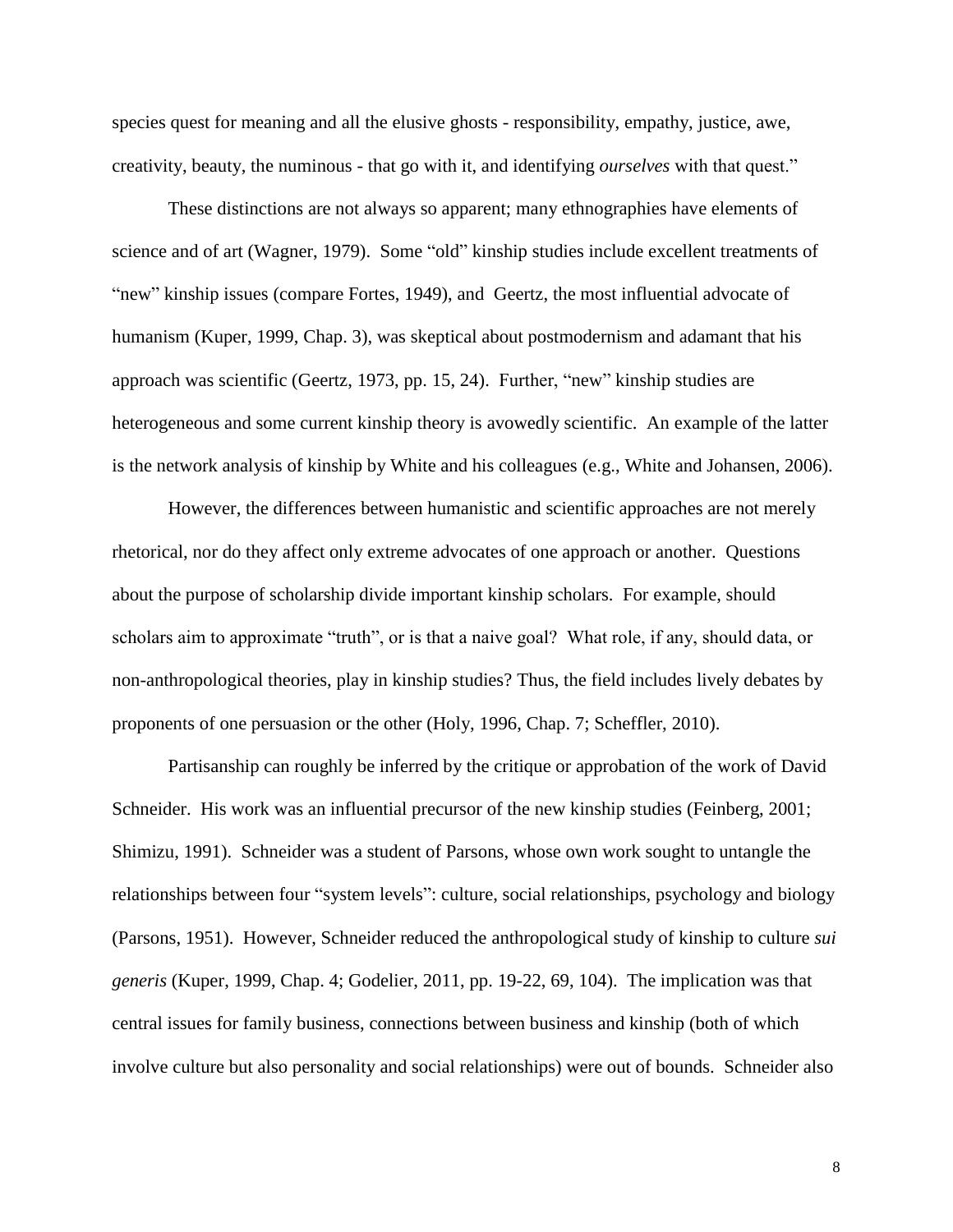combined a sweeping rejection of prior ethnographies as projections of western presumptions, with a disregard for evidence in his own work (Schneider, 1995, pp. 209-212). His later writings, helped persuade many anthropologists (except in France; Patterson, 2005) to abandon kinship as a topic of inquiry (Carsten, 2000).

# **Focus on Important Questions**

**Preparation specific to family business**. A relevant anthropology of family business asks fundamental questions. Why does kinship exist; how does this generate ambivalence in relationships; how does this affect family firms? (Stewart & Miner, 2011). What is the relationship between kinship and other relations, such as economic, religious or political (White & Jorion, 1996)? These questions have long been debated. Some have argued that kinship relations are merely epiphenomena or idioms about something else. A prominent example was a book about "the relation between land use and kinship within [a particular] territorial framework", in which Leach (1961, pp. 299, 305) announced "that kinship systems have no 'reality' at all except in relation to land and property. What the social anthropologist calls kinship structure is just a way of talking about property relations which can also be talked about in other ways".

As Godelier cautioned, "this was a provocation of the sort Leach was fond of launching" and it led, with other writings of the era, to further discussion of "the links between kinship and economy, power, religion, etc." (2004, pp. 16, 19, also 485). Godelier's own efforts to answer this question are worth an effort at a précis. In his view,

Leach missed the essential point. The language of kinship is inevitable in so far as, from a person's birth, kinship relations are a source of right and obligations that precede any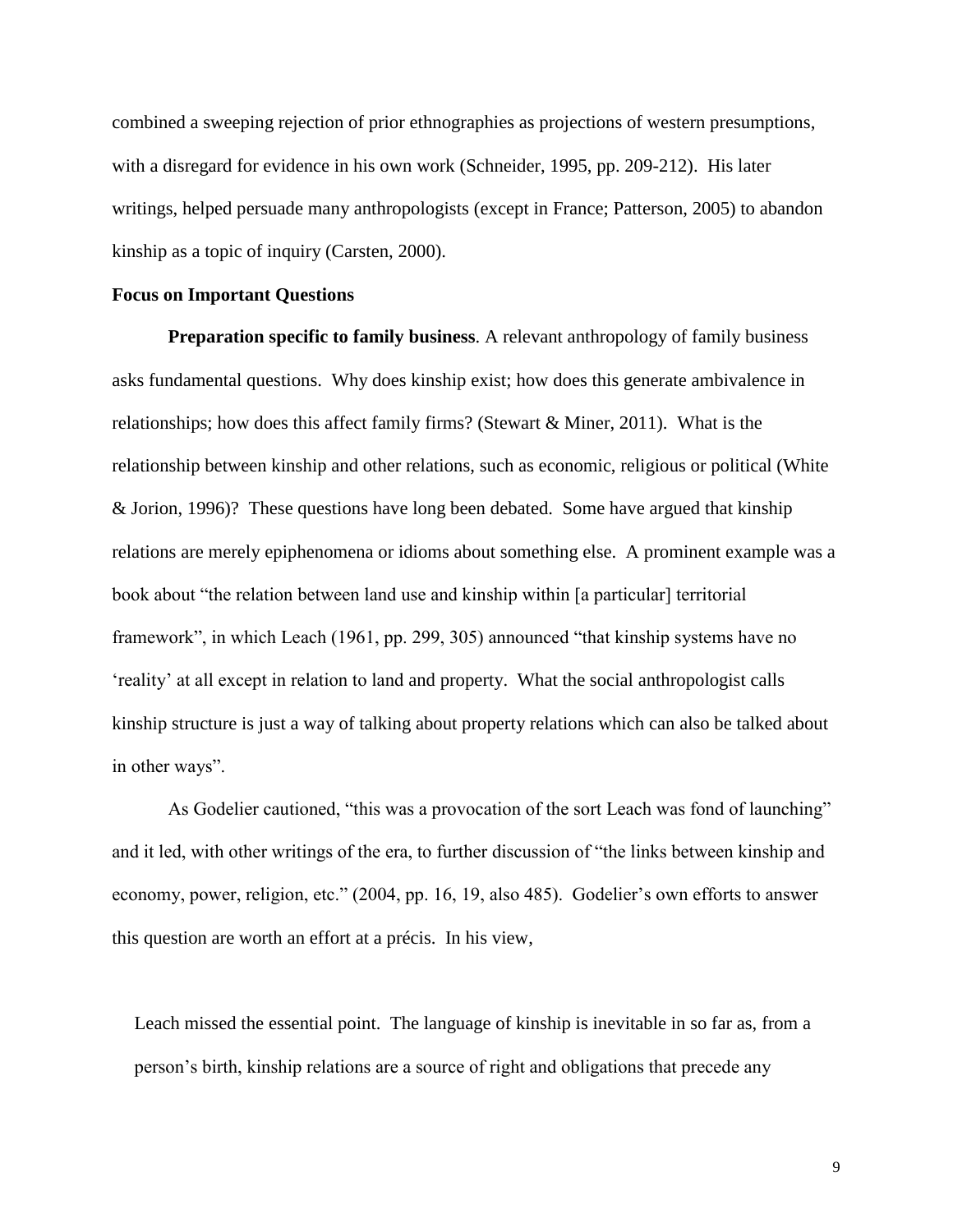contract... The great strength of kinship is that it embeds these rights and obligations in relationships... which, for some, are nurturing, protecting, and which provide the primary material and social support that greets the person at his or her birth (p. 314).

In short, there are reasons that kinship *and not something else* provides the idiom for the most valued obligations in a culture (Bloch, 1971; Bloch & Sperber, 2002; Stewart & Miner, 2011). Godelier does not, however, infer that kinship plays a pre-eminent role amongst the other "practices and areas of life" (72), nor that kinship can itself be the basis for the organization of a territorial group. Such a role can only be played by relationships that cut across all its members, and these relationships in his view are political and religious. These latter two "co-opt" (p. 82) or "come to reside" (p. 480) "in a given kinship relation and make all kinship relations serve their own functioning and reproduction" (p. 480; alternatively political-religious relations "take over", pp. 481, 483: "investissent", p. 646 of the French edition). Only these non-kinship relations "have the capacity to create a *general state of interdependence* between all of the groups and individuals... and which make the society into a *whole*... This is something kinship *per se*... is precisely incapable of doing" (p. 483).

Godelier's thesis holds more than theoretical interest. "Kinship relations everywhere" he claims "can and especially must support" those political-religious relations that have infiltrated them (p. 496; we must ask again why it is *kinship* and not something else that must do this). The consequence, he argues, is that non-kinship (or akinship) social relations are transformed into:

*the stuff of kinship*. And everything that falls under kinship is transformed into relations between the sexes in the first place and then between parents and children. And finally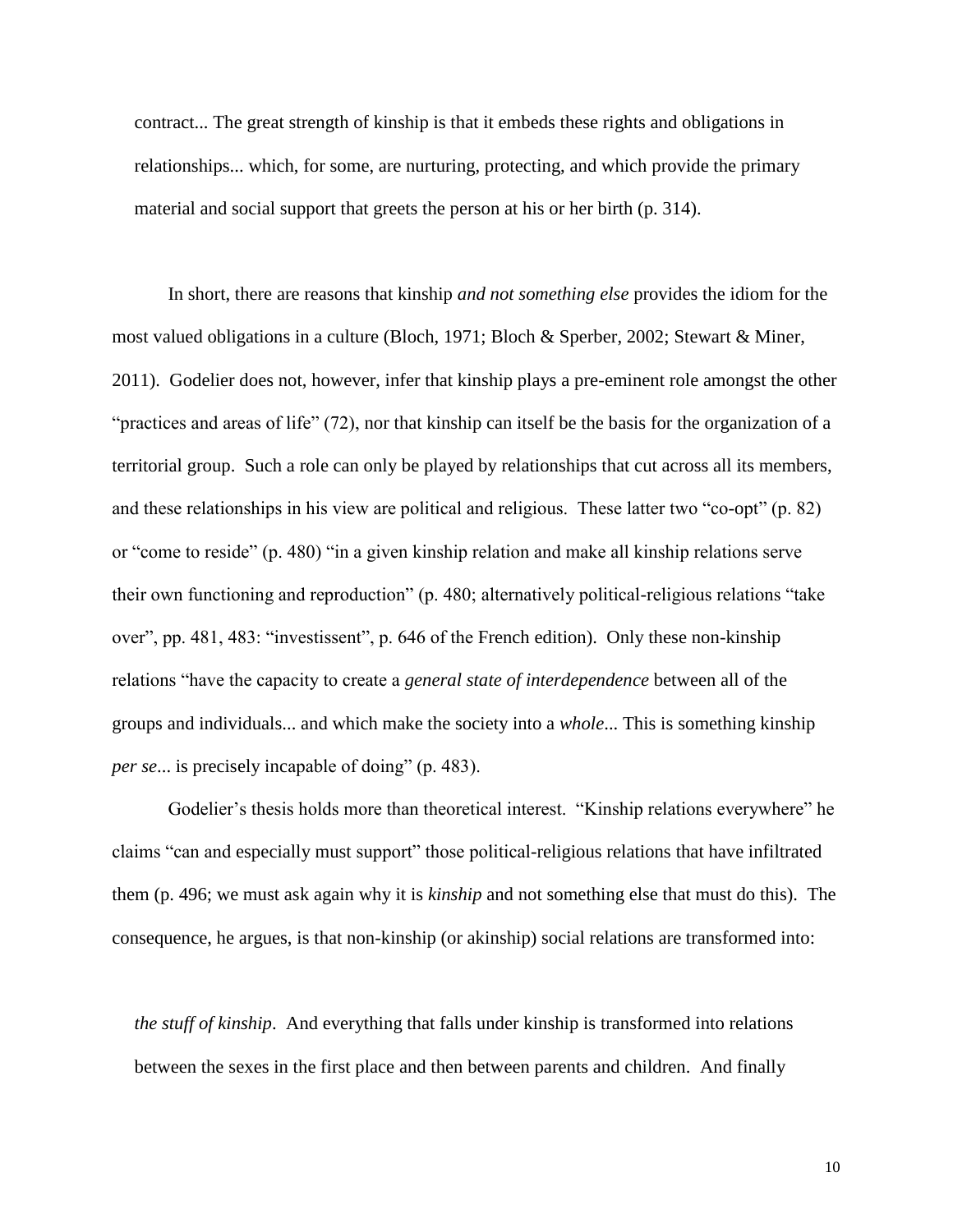everything having to do with kinship is imprinted into sexed bodies from birth and becomes an attribute of a person's sex... [and are] metamorph[ized into] *'gender' differences*" that are perceived to characterize "not only men and women but myriad beings that populate the universe (p. 496).

It follows (pp. 496-497), that revolutions in the domain of sex roles must be fought primarily on the terrain of politics and also of religion.

**The kinship-business interface.** A related question for family business scholars is explaining the process by which entrepreneurial opportunities derive from the kinship-business interface (Johannisson, 2002). Anthropological answers to this question require assumptions about the ways the "domains" of kinship and business are distinct. They also require reference to foundational work in the anthropology of entrepreneurship, according to which entrepreneurs find value from creating bridges between different spheres of exchange (Barth, 1967). As Stewart and Hitt elaborated (2012, p. 72):

Discrepancies in evaluation can arise because of constraints on exchange - in an obvious example, familial love is not widely regarded as saleable. They can also arise simply from differing perspectives. For example, impecunious noble families may enter into marital exchanges with the newly wealthy, trading prestige for commercial opportunities or capital, and vice versa (McDonogh, 1986).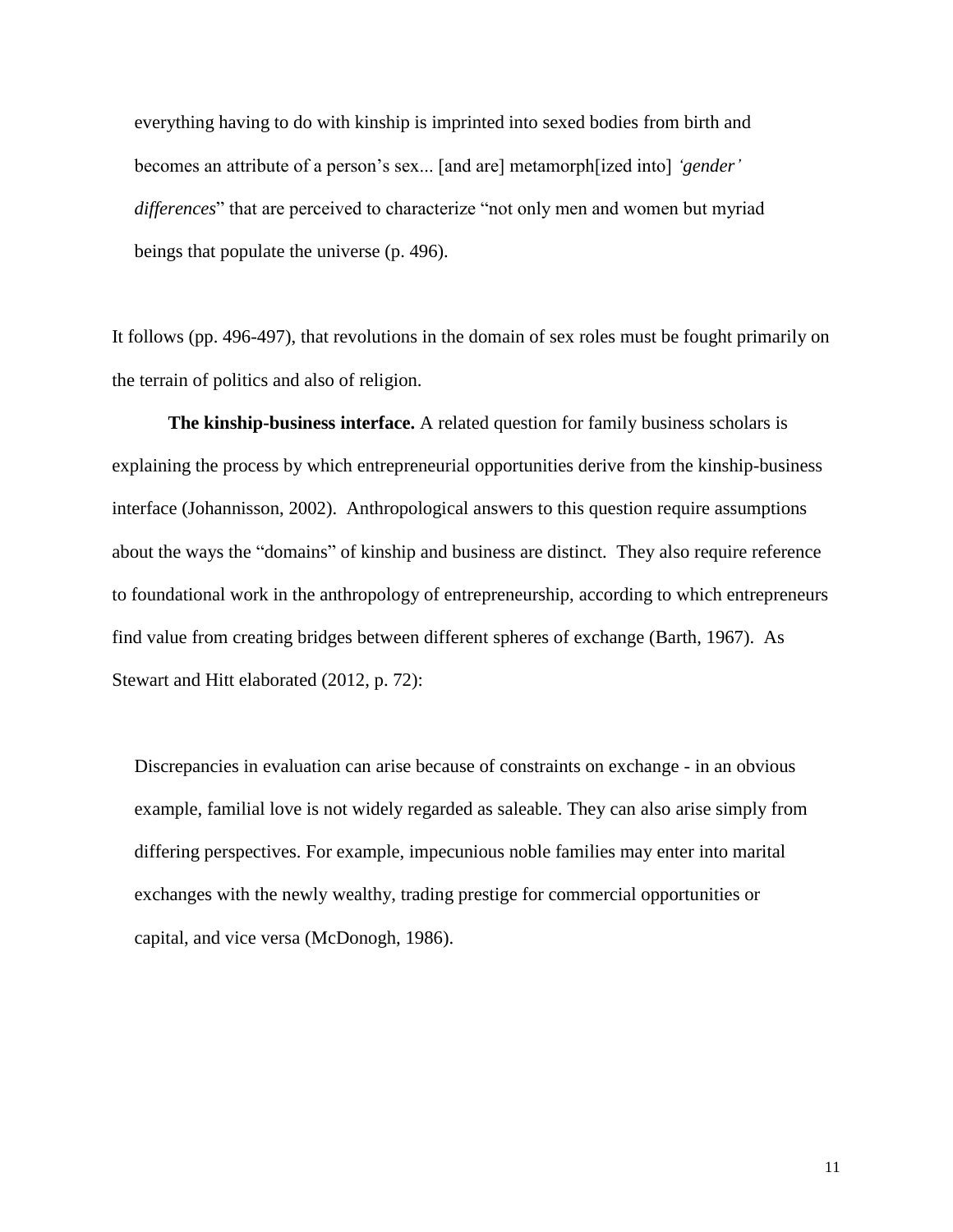Numerous ethnographies have contributed to our understanding of this process at the businesskinship interface (Bruun, 1993; de Lima, 2000; Lomnitz & Pérez-Lizaur 1987; Marcus & Hall 1992; McDonough 1986; Ram 1994).

#### **Attention to Lived Experiences**

Exploring the business-kinship interface requires attention to everyday experiences of kinship. For this, the "new" kinship studies are more attentive, examining emotional qualities like ambivalence (Lambek, 2011; Peletz, 1995). A proponent argues, "To understand relatedness, and to understand the place of relatedness in dynamic relationships that converge in the domestic arena yet extend beyond it, requires detailed analysis of spoken and unspoken meanings, the micropolitics of interactions, and historical structurings of power in particular places at specific moments" (Van Vleet, 2008, p. 195; also Godelier, 2011, p. 78). Compared with the focus in the "old" kinship studies on structure, function and "the politico-jural aspect of kinship" (Holy 1996, p. 51), more focus is on human agency (willfulness and strategizing: Viazzo & Lynch, 2002) and "everyday cooperation, negotiation, and competition" (Yan, 2001, p. 239).

An exemplar of the focus on lived kinship is Stafford's paper on "the processual and creative aspects of Chinese kinship and relatedness" (2000, p. 38). He argues for four interconnected and "*equally* forceful… systems of Chinese relatedness": not only patriliny and affinity (the "old" kinship topics), but also "'the cycle of *yang*' (which centers mostly on parentchild relationships) and 'the cycle of *laiwang*' (which centers mostly on relationships between friends, neighbours, and acquaintances'" (as above). These latter two systems are ignored in formalist analyses that render the familial and domestic as separate from kinship. Moreover,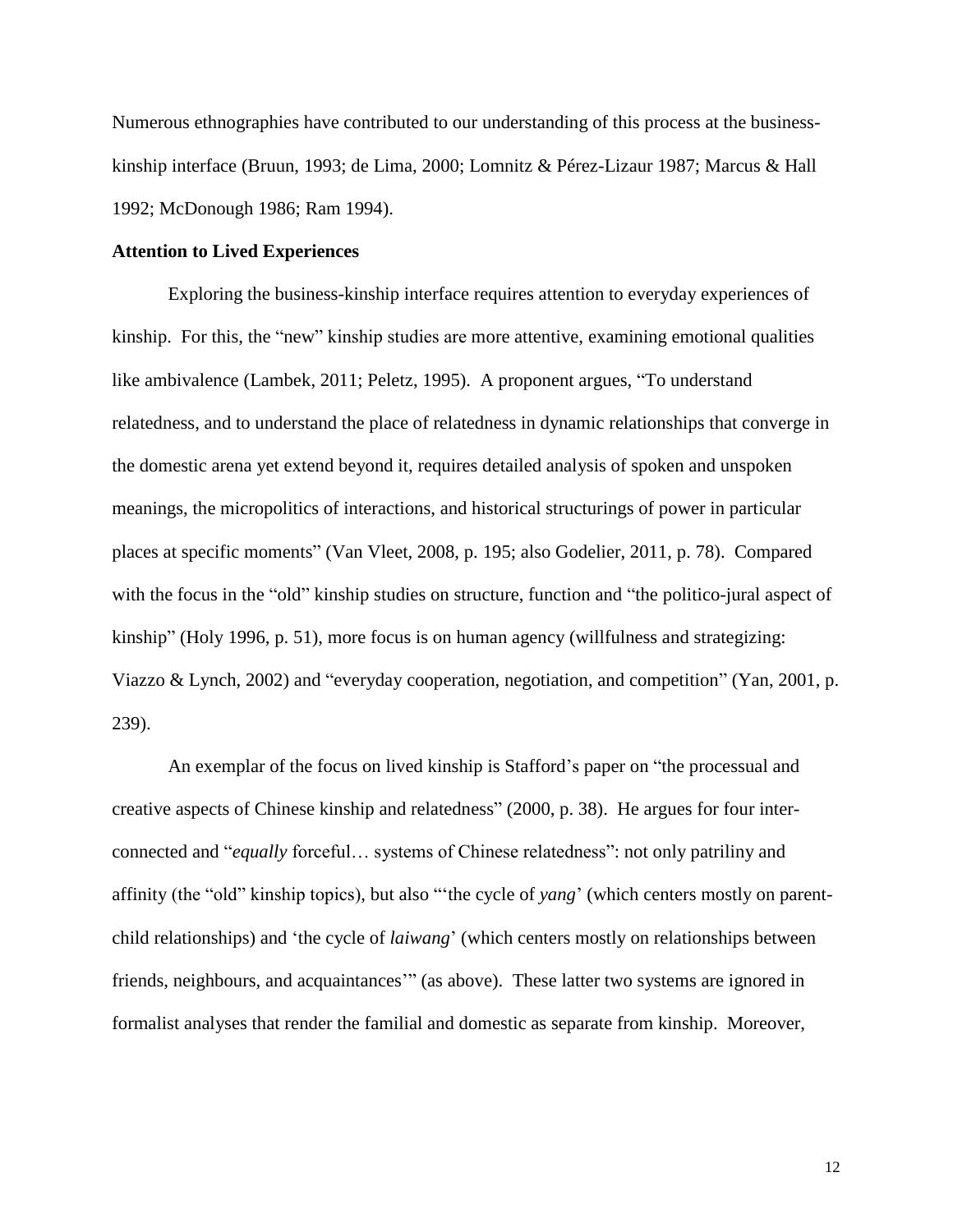these two systems – and *laiwang* in particular – are important for understanding the opportunities for discretion facing Chinese entrepreneurs.

Attention to general patterns at the expense of everyday, "domestic" kinship misses vital concerns in family firms. For example, Hamabata found that the wife of a Japanese company president believed that "for their household [i.e., their *ie*]... the objective was to bring in talent through marriage and adoption" (1990, p. 44). These are typical Japanese "strategies of heirship" (Goody, 1976), amenable to analysis from afar. However, Hamabata's fieldwork in the domestic realm led him to an observation attainable only that way: her daughter strongly objected to becoming, effectively, a household head - "a man in the guise of a woman" - wishing instead to be "a true *hana-yome* (a newlywed bride)" (p. 45). Both aspects of this vignette, the pattern of discretion in Japanese family firms of incorporating adopted sons-in-law into the *ie*, and the way it played out in action, are needed for an understanding of these family firms.

#### **Alertness to Sources of Solidarity and Conflict**

For the entrepreneur, kinship can be a resource, a hindrance, or irrelevant (Wallman, 1975). Relatives can be the most reliable, long-term sources of support (Bloch, 1973); they can be the most insidious of foes (Gordon & Nicholson, 2008). Relationships with kin can be infused with deeply felt obligations, or entirely instrumental (Stewart, 2003). How can we explain the way the range of possibilities plays out on the ground? The answer depends on the context, so a first step is attentiveness to ethnographic detail. For example, Peletz (1995, p. 355) urged us to learn "more about how and why Chinese [family firms] are able to overcome familial ambivalence in the context of economic cooperation when many other groups (e.g. Malays, Javanese, and Thais) are not" (Peletz, 1995, p. 355).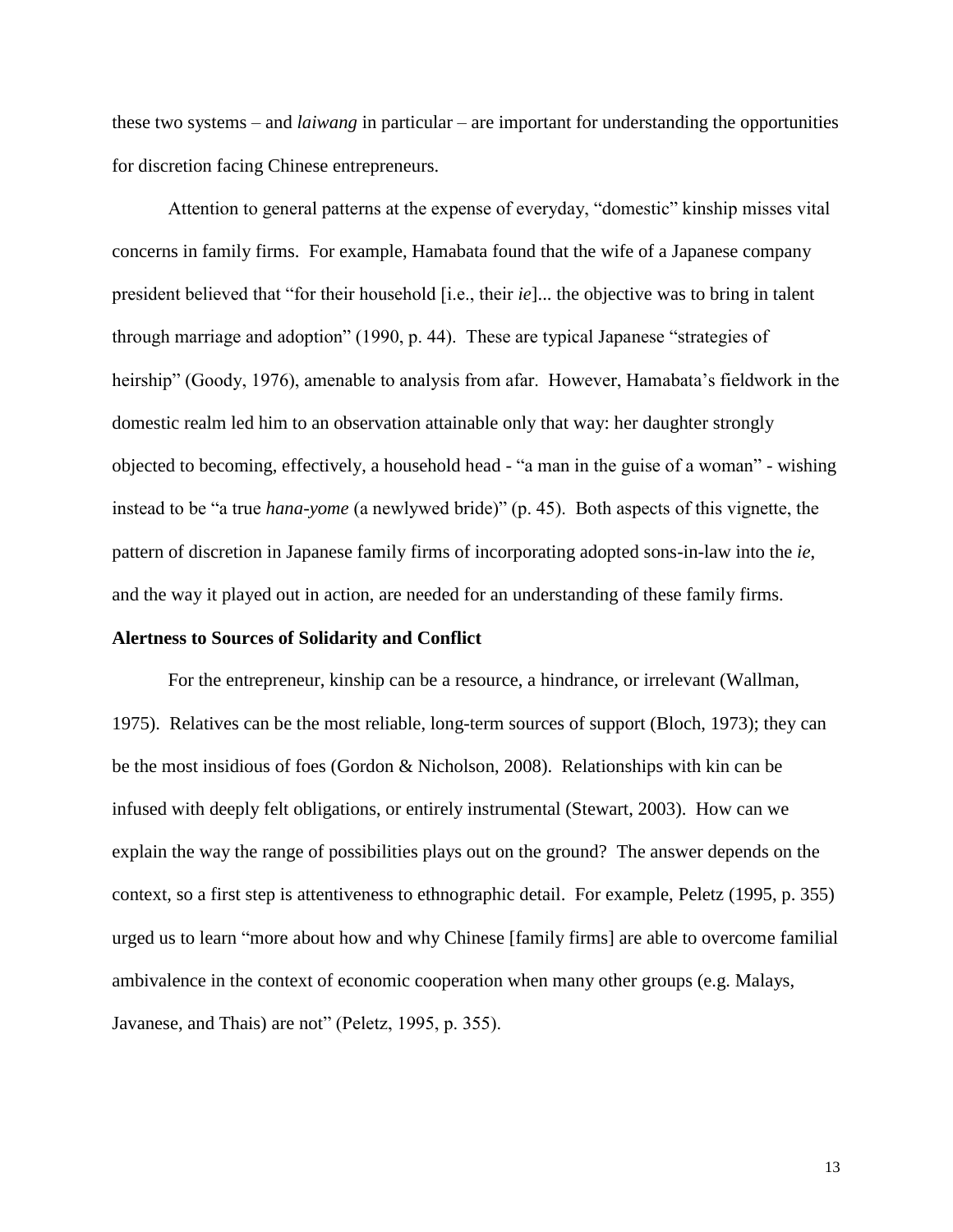Peletz speaks to a core question for family firms: how and why can kinship be a source of solidarity but also of conflict (Stewart, 2003). We have noted the role of differential growth in kin compared with wealth (Yanagisako, 2002). As this implies, the answer requires understanding of the links between kinship and property, of succession and inheritance (dowry, bridewealth), and of formal and realized law (Anderson, 2007; Hann, 2005). Overarching all of these topics is differential power in sex roles (Godelier, 2011, pp. 74, 80-85, 483, 496-497).

Ethnographic studies of the role of property include the example of "betrayal as a force of production" (Yanagisako, 2002) noted above. Another is Greenhalgh's (1994) article on power differentials within the family. Another is Goody's (1976) works on "strategies of heirship" or ways to cope with a shortage of heirs. Strategies include marital choices (e.g. serial monogamy, polygyny) and incorporative practices such as adoption (Stewart, 2010). A related topic is the process of entrepreneurs who dis-embed from kinship obligations at one stage of building their ventures, but re-embed as honored community leaders later on (Hart, 1975; Stewart, 1990).

# **Part Two: Well Executed Ethnography**

**Criteria for ethnographic method**. Having prepared themselves with their readings, anthropologists who study family business also need to prepare methodologically. Ethnography, or inquiry based on participant observation, is the core method of social and cultural anthropology. Perhaps I should say *set of methods*, plural, due to the medley of approaches (Adler & Adler, 2008; Malkki, 2007). Anthropological ethnographers lack a consensus on, or even an interest in, the criteria and standards for appraising these productions (Briggs, 2007; Werner, 1998; Wigren, 2007). In an effort to fill this void, I have proposed that ethnography should be judged by three epistemic values or criteria, provided that the ethnography aims to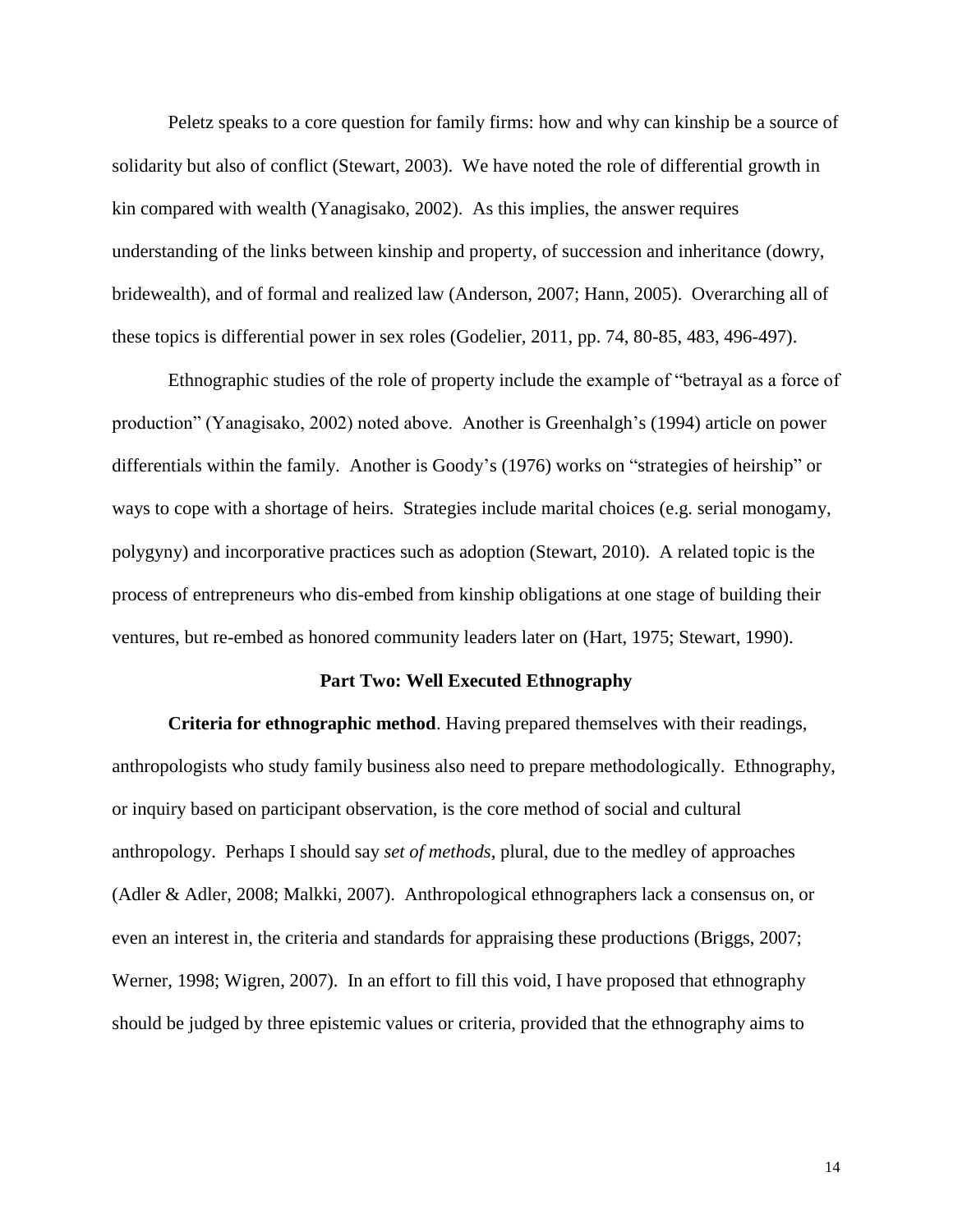approximate scientific truth (Stewart, 1998, p. 14; my editors believed that these criteria apply equally to "postmodern, poetic, and other nonscientific ethnographies", p. v).

The three criteria are (1) descriptive truth (or "veracity"); (2) transcendence of perspectives – i.e. relative impartiality – (or "objectivity"); and (3) specifying the applicability of its insights to other settings (or "perspicacity"). Their "quantitative" equivalents are validity, reliability and generalizability. In Stewart (1998), I noted the challenges in research that make the criteria hard to satisfy, and the most effective "tactics" that help to overcome these challenges. Here, our focus is on the latter.

# **Veracity (Akin to Validity)**

Validity seems an innocuous criterion for ethnography. However, I agree with Wolcott (1994) that the term is too colored by connotations of psychometrics and propose the alternative term "veracity" (Stewart, 1998, pp. 14-15). By this I mean descriptive truth. This goal is never fully achieved, but attempts to attain it are critical. Without some success in this direction no other criteria need concern us (p. 18). Due to the challenges confronting its attainment, both in the field setting and in the person of the researcher (pp. 19-20), I propose several "tactics", of which the most crucial are prolonged fieldwork, good participative role relationships, and the search for reorienting observations.

**Tactic one: Prolonged fieldwork**. Most "qualitative" studies in management conform to publish or perish norms by adopting "rapid appraisal" approaches (Stewart, 1998, p. 20; Morrill & Fine, 1997). This is unfortunate (Werner, 1998). Prolonged fieldwork of 12-18 months or more "is the single most potent tactic that ethnographers have to enhance veracity" (Stewart, 1998, p. 20). Without it, researchers miss witnessing cultural and interpersonal subtleties. They miss chances to get "sufficiently 'behind the scenes" in, for example, succession processes (Lam,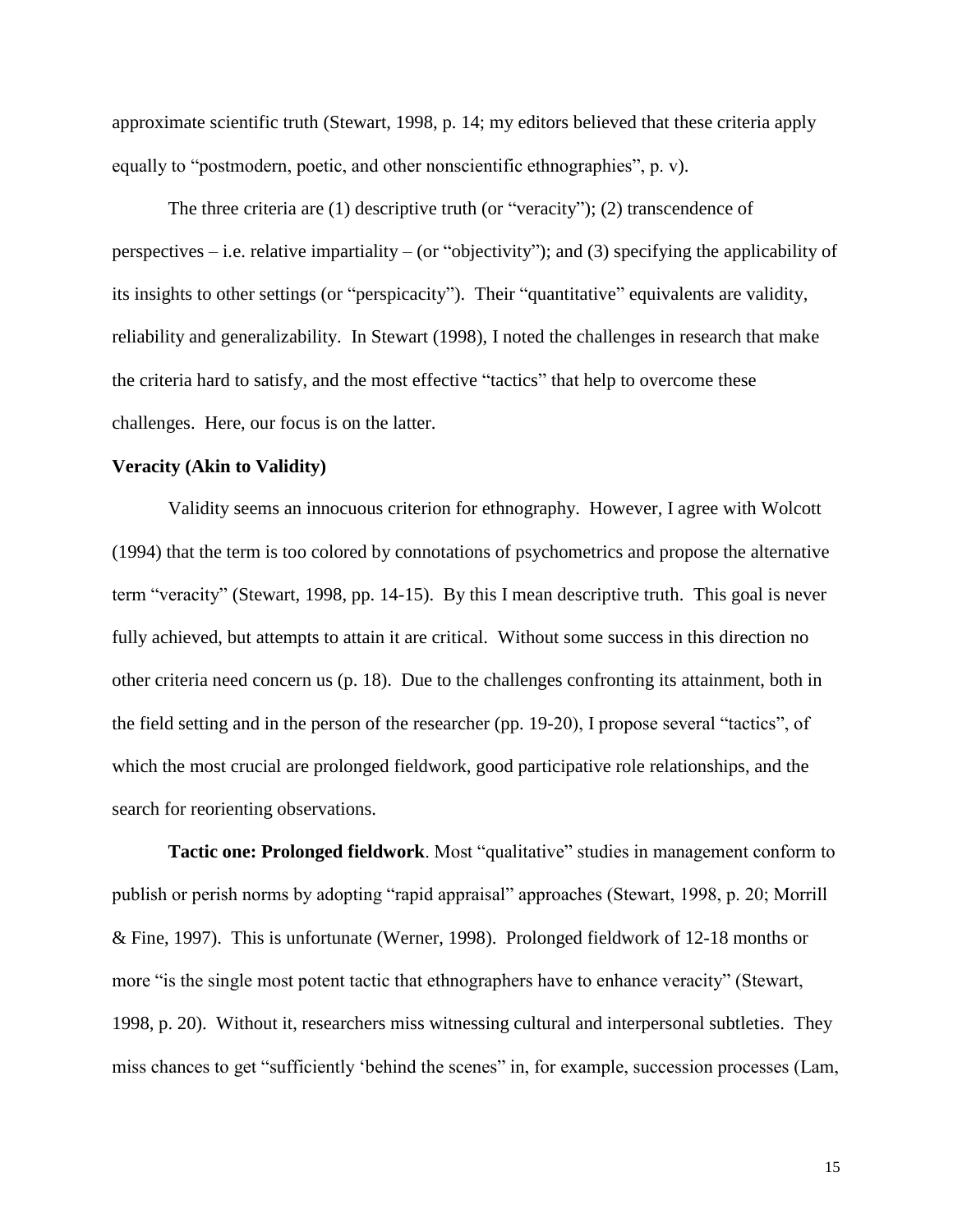2011) where they might witness discrepancies between actions and words (Hodson, 1998, p. 1191). They miss chances to notice disconfirming observations and multiple perspectives. For example, Chagnon (1968) and Godelier (2011, Chap. 2) misunderstood kinship systems early in their fieldwork.

**Tactic two: Helpful participative roles**. Another reason to persist in fieldwork is that ethnographers often need to assume a sufficiently "active" or "complete" membership role; (Adler & Adler, 1987). The role of "researcher" is insufficient to "generate opportunities for inquiry... [that provides] exposure to interactions and performances, in a wide variety of naturalistic, backstage social contexts [preferably with] access to a wide variety of actors" (Stewart, 1998, pp. 23-24; also Mosse, 2006). Some sort of "apprenticeship" role is ideal (Coy, 1989), though access to such roles may be difficult.

Difficulties with Access may account for the dearth of ethnographies of family firms. Access into any organizational sites can be challenging (Feldman, Bell, & Berger, 2003). Access into family firms is particularly challenging. Families themselves often maintain "relatively closed and highly protected boundaries" (Daly & Dienhart, 1998, p. 102). Gatekeepers of family firms may be accustomed to privacy, and concerned that sensitive family matters could be publicized if they granted researchers up-close, long-term access.

Opportunistic use of pre-existing connections such as consultancy roles may be needed, as it was for Dalton and other organizational ethnographers (Helin, 2011). One such form of access that suits family business research is native or auto-ethnography, such that insiders study their own firms (Jackson, 2004; Jacobs-Huey, 2002). Learned's dissertation (1995, pp. 49-55) is an example (e.g. Learned painfully dismissed his father from the board of directors). Another possible design is the study of family firm individuals, not firms, along the lines of Harper's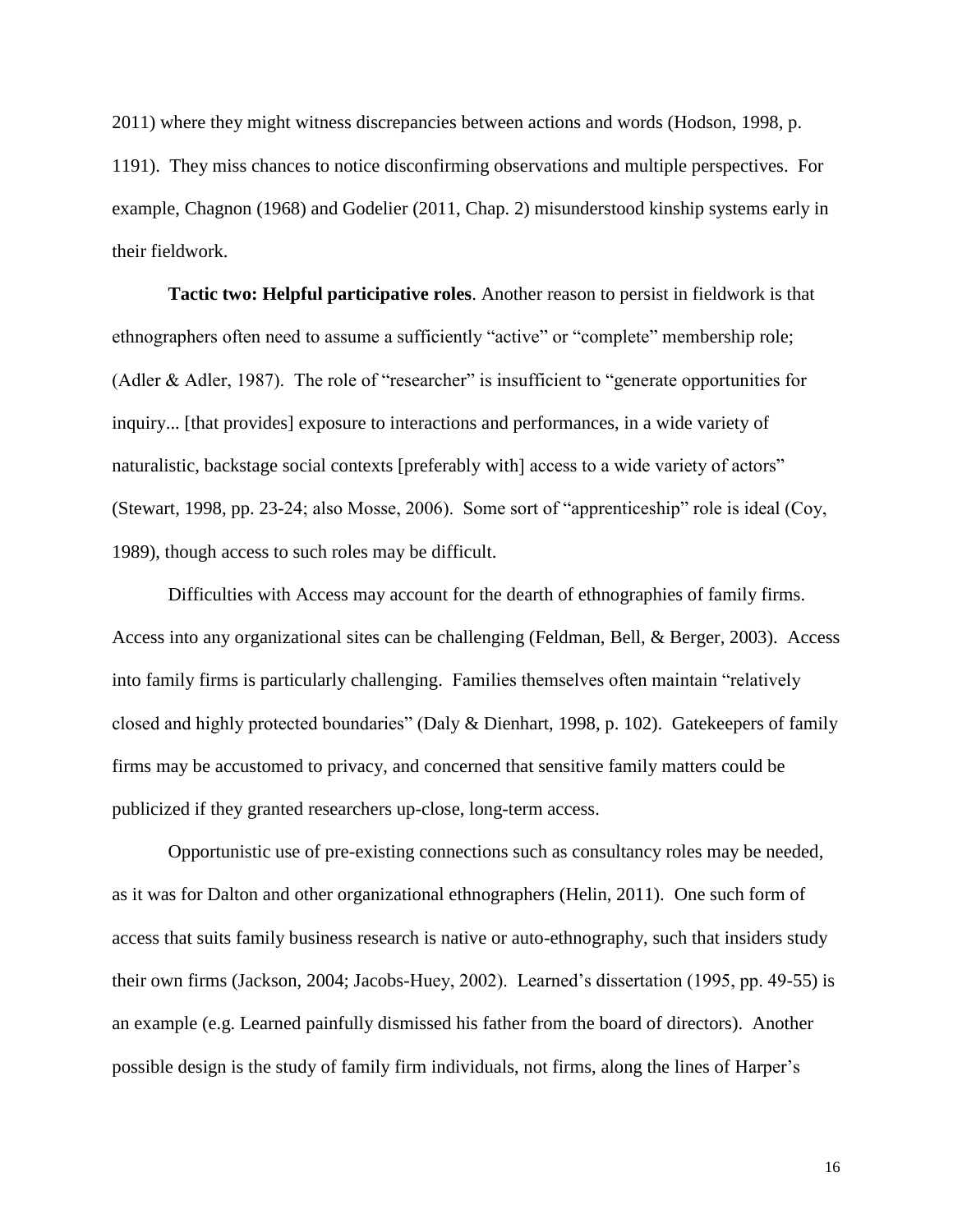(1987) photo-ethnographic study of a mechanic, or Keesing's (1978) oral history of a Melanesian entrepreneur.

**Tactic three: Search for reorienting observations**. "Longer periods of fieldwork... increase variation in what could be observed and in the capacities to notice" (Stewart, 1998, p. 21). Therefore, prolonged fieldwork enables another tactic, that of good membership roles, and also a third tactic, that of seeking reorienting observations (Campbell, 1975). This latter tactic relies on the persistent "suppositional work" of recognizing one's emerging expectations and seeking to discover surprises or reorientations in our developing understandings (Locke, 2011a, p. 631). It is a comprehensive search for comparisons and connections among phenomena. In Mills' terms (2000/1959, p. 200), the scholar puts "together hitherto isolated items, by finding unsuspected connections."

Implementing this tactic is difficult, due to our inclination to notice "confirming rather than disconfirming evidence" (Creswell & Miller, 2000, p. 127). It is facilitated by habits such as rendering observations explicit, by using photographs (Collier & Collier, 1986; Harper, 1987) or (more commonly) fieldnotes (Emerson, Fretz, & Shaw, 2011; Sanjek, 1990b). The search for reorienting observations may also be enabled, post-fieldwork, by in-depth indexing of data in computer retrieval programs (Friese, 2012; Stewart, 1998, p. 53).

#### **Objectivity (Akin to Reliability)**

Once you have stayed long enough in appropriate roles, noting many reorienting observations, you launch your "write-up", presenting the perspectives of insiders from whom you have learned. At this point, the criterion of objectivity poses a question: which perspectives? Have you depicted, for example, only the views of "key informants" among the leaders (Aunger, 2004)? Or only the views of disenchanted branches of the family? Or only the views of males,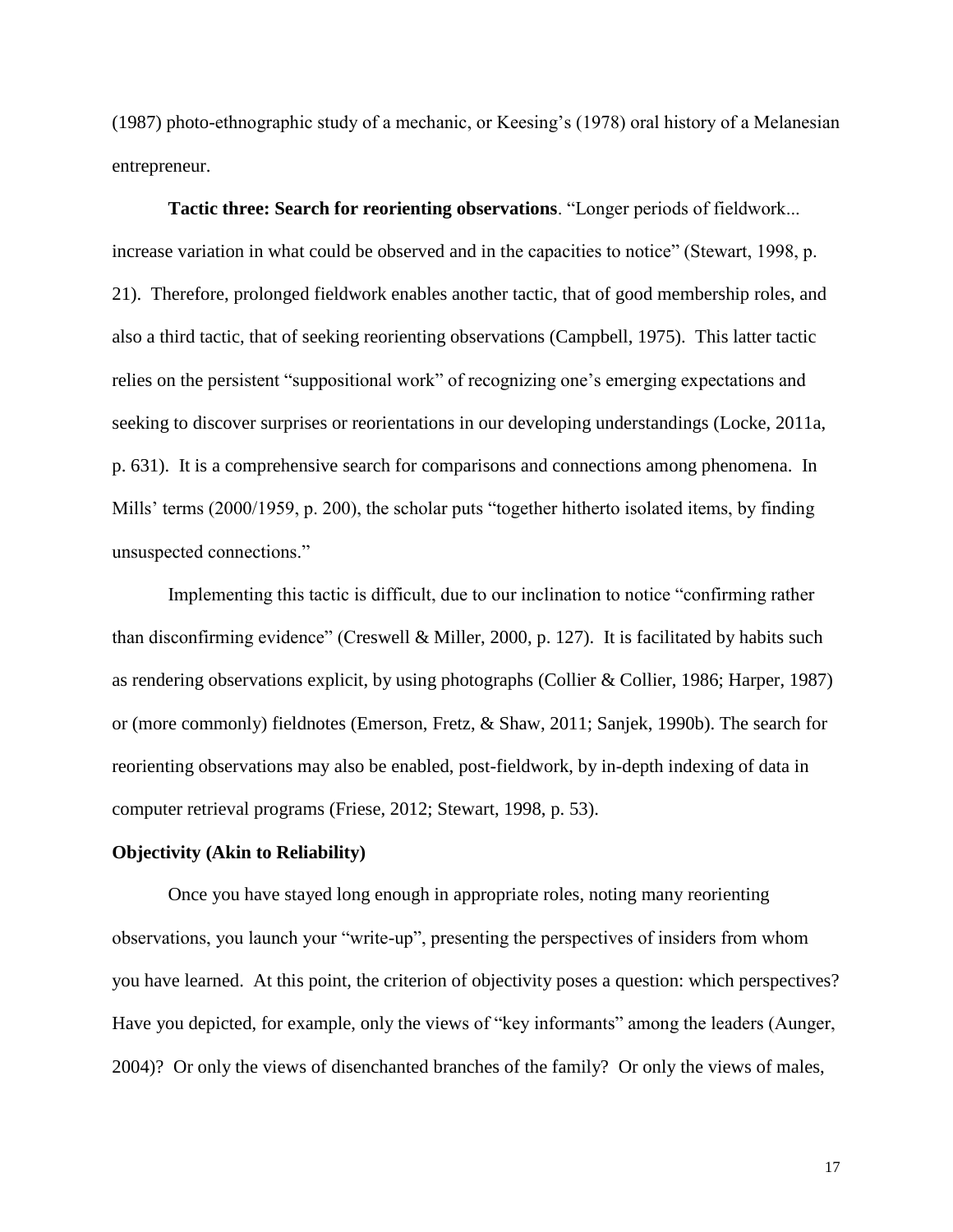or females? Or only family and not non-family, members? A study that is "more objective... [is] less dependent on a singular perspective" (Hegelund, 2005, p. 663). It "transcends" the perspectives of just the researcher and just of (certain) informants (Stewart, 1998, p. 16; Hunt, 2003, Chap. 8). You cannot depict all perspectives equally. But you can sample multiple perspectives from multiple informants (Goldthorpe, 2000, pp. 74-79; Heider, 1972). You can try systematically to cover the "range of variation" amongst them (Werner, 1998; Werner & Bernard, 1994, p. 9).

**Tactic four: The ethnographer's path**. You can also reveal for readers which perspectives you have encountered and represented. You do so by depicting what Sanjek (1990a, pp. 398-400) calls 'the ethnographer's path', the network of informants that the researcher engages" (Stewart, 1998, p. 34; also Werner, 1998). This depiction can be implicit in your account; explicit discussions are unusual (Moffat, 1992). The way you represent the path is certainly less important than the path itself. But only if you make it transparent can others evaluate the biases that affect yours or any ethnography. Only then can they learn "the *range of variation in perspectives* that were witnessed" (Stewart, 1998, p. 35). Only then can they evaluate your study's objectivity.

#### **Perspicacity (***Somewhat* **Akin to Generalizability)**

Perspicacity is the closest analogue to external validity or generalizability that ethnographers can aim for. But it is not the same. It has two elements: (i) the generation of insights that (ii) can be utilized in studies in different spatial, temporal and cultural contexts. In short, it "is the capacity to produce applicable insights" (Stewart, 1998, p. 47). The primary goal is generation of insights, and a secondary goal is their representation so as to help others to develop insights of their own. The first, primary, goal is the object of tactic five: "exploration."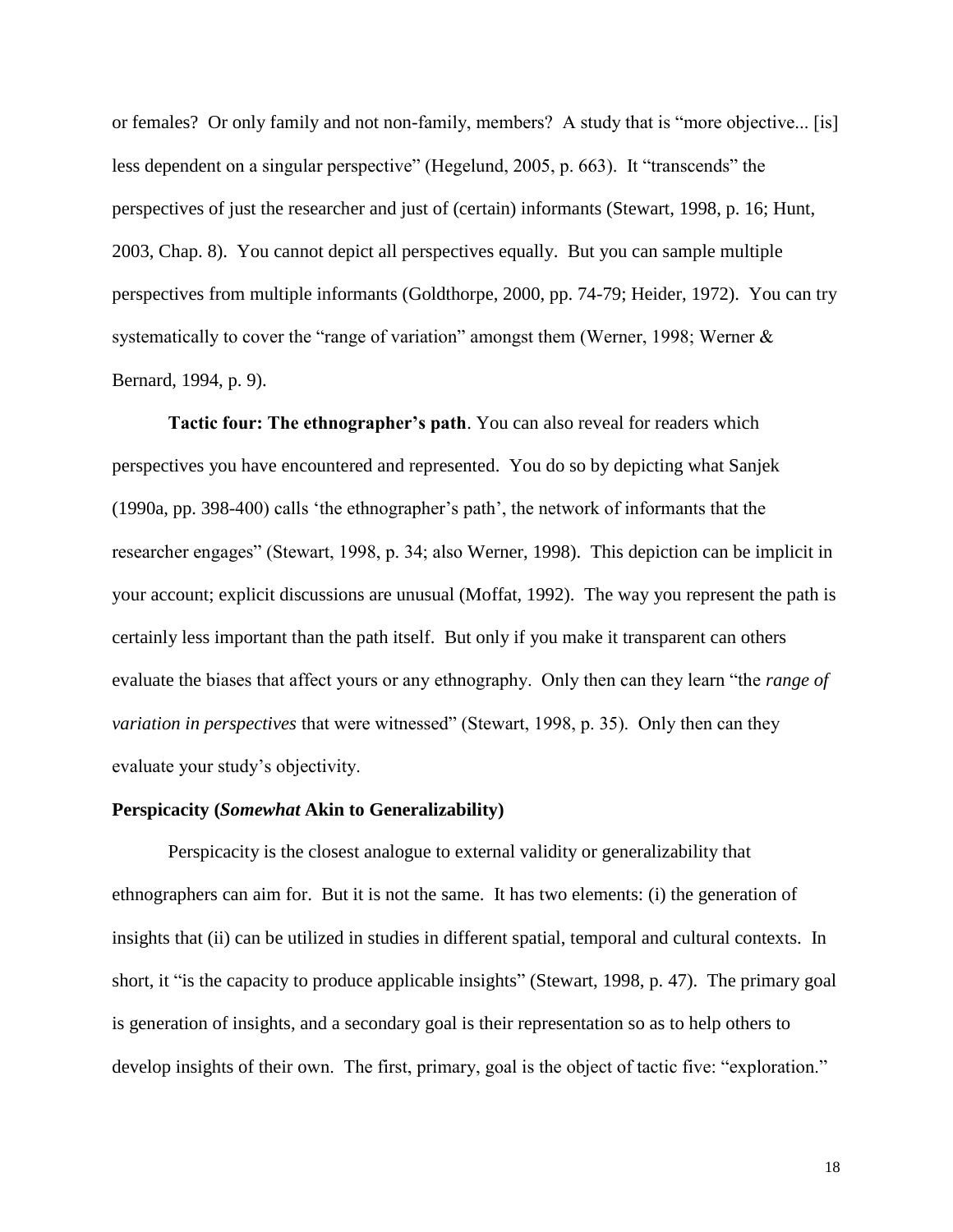**Tactic five: Exploration.** "Exploration" is a process of discovery. It "is a quest; it is not a technique that lends itself to tidy or comprehensive prescriptions" (Stewart, 1998, p. 57). To the contrary, it calls for "imagination" (Locke, 2011a, p. 614; Stebbins, 2001, p. 230). Mills (2000/1959, p. 201) expressed it this way: "Imagination is often successfully invited by putting together hitherto isolated items, by finding unsuspected connections". He recommended disconnecting and reconnecting theories. Besides creativity and imagination, then, the key construct here is "connections."

Connections are of two types. In one type, a modal observation of a cultural object, say, a post-marital residence rule, is connected with another observation as a matter of *comparison or contrast*. In the other type, it is *placed in a wider context*, another aspect of social life that impinges on the modal object, such as patterns of inheritance. Both of these connections are needed to answer Becker's question "What is this a case of?" (Ragin, 1992, p. 6). And as Locke (2011b, p. 89) argues, to answer this question we need a wide range of "data and... cycles of generating and trying out ideas against them." We need to make multiple connections with comparisons and contexts.

Why this should be stems from the way ethnographers make sense of observations. As Geertz (1974) demonstrated, we have to consider multiple examples of a cultural object to discern what it is, how it compares with similar cultural objects and how various instances compare with one another (see also Urban, 1999). These comparisons derive from within-site observations, ethnographies about other cultures, and personal experiences and preconceptions (Barth, 1999; Godelier, 2004, pp. 12; 70-72; Mills, 2000, p.195). The need for connections also derives from the nature of an insight, in the sense the word is used here.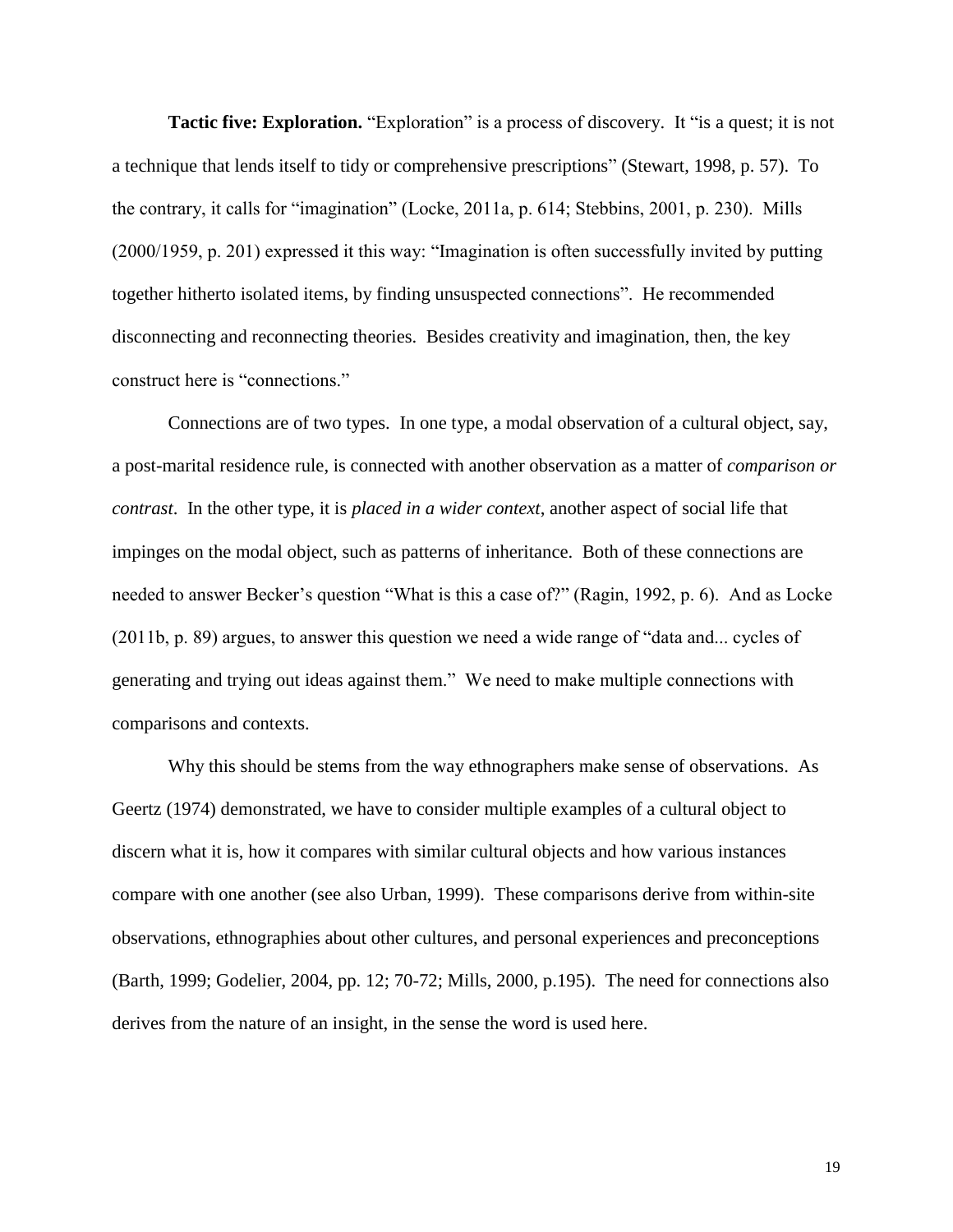**Middle range theories** An insight is not an observation pure and simple. It is not a mere social "fact'. It is an "unexpected," non-trivial patterned set of social facts or observations that can fruitfully be compared with observations in other times and places (Arnould, Price & Moisio, 2007, p. 107). Ethnographic insights of this sort tend to be middle-range theories. An example is Goody's conception of "diverging devolution" (bilateral inheritance: inter-generation transmission of property to both sexes), which he associates with "dowry, with monogamy, with in-marriage of various sorts, and with kin terms that differentiate the nuclear family from more distant kin" (Goody, 1969, p. 55; also 1976; Hann, 2008). Goody's theory was developed from the systematic comparison of multiple ethnographies, using the Human Relations Area Files (see Ember & Ember, 2009). Other examples of middle range theories derived from localized fieldwork include Yanagisako's (2002) betrayal as a force of production, and Barth's (1967) entrepreneurship as the bridging of spheres of exchange. The example I used in Stewart (1998, pp. 48-51, 62, 82-83), is Aubrey Richard's (1950) "matrilineal puzzle", which holds that matrilineal systems have structural challenges requiring resolution.

For reasons of space and readers' interests, ethnographers rarely spell out the connections that generated their concepts. However, Yanagisako hints about how she recognized "betrayal as a force of production" (2002, Chap. 4). She asked herself comparative questions. Which informants tended most to use the common phrase "*parenti, serpenti* [relatives are snakes]" (p. 110). Who tended to deny that kinsfolk are relatives? Who was depicted as a non-relative in one context but as a relative in another? What level of wealth among family firms characterized those who most used this expression? As these examples demonstrate, comparative questions lead to contextual questions. The syndrome she depicted was most pronounced amongst those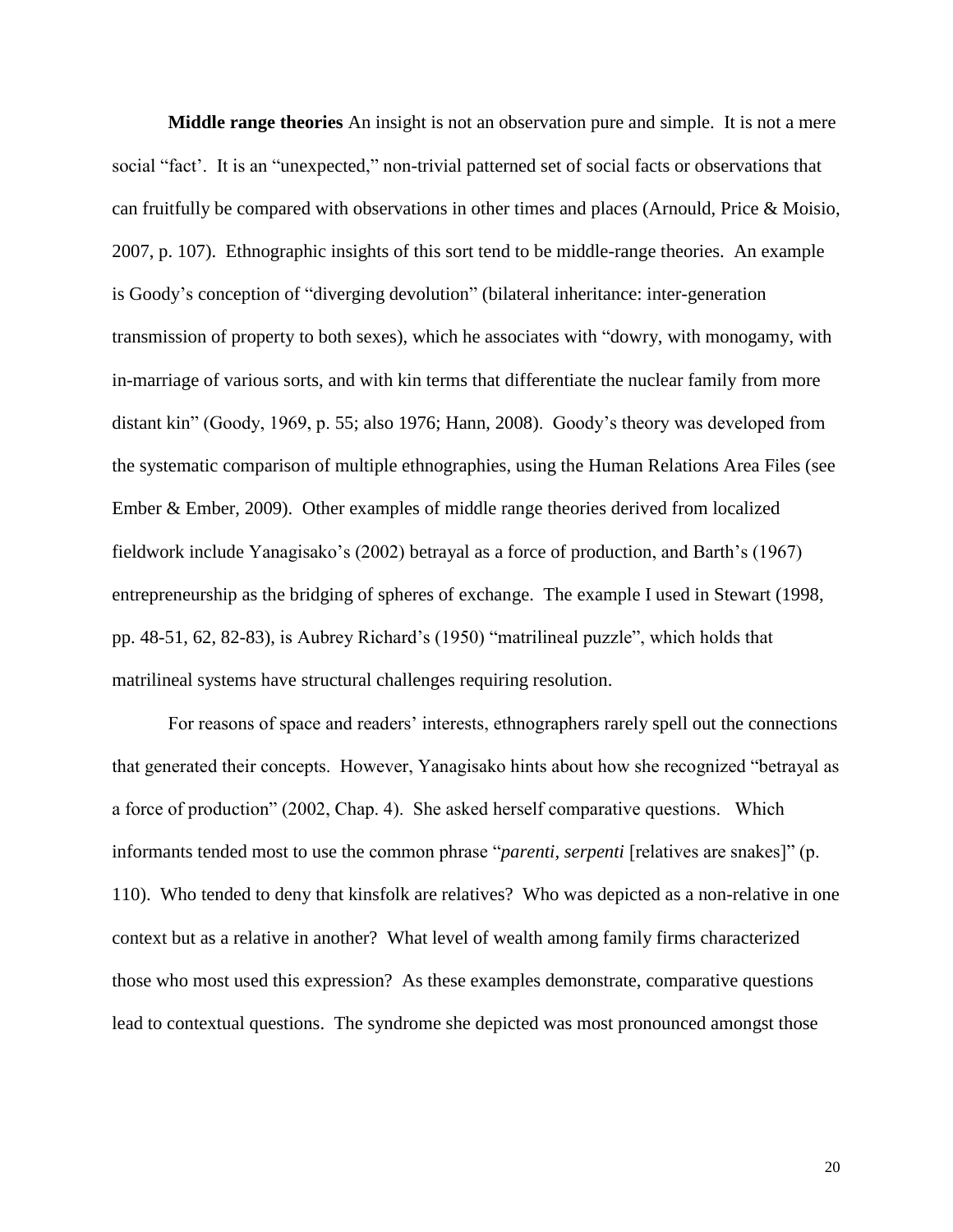firms lacking the wealth to provide venture opportunities for all descendants and that "relied on relatives for technical labor rather than financial capital" (p. 116).

**Contexts.** Whenever the topic of kinship is explored, comparisons lead to other contexts. Family business researchers should be alert to the possibility that any set of observations whether categorized as a matter of ritual and ideology, politics and law, ecology, labor needs, and so on – might prove important for explaining the family (Yanagisako, 1979). Kinship is notoriously inter-connected with other social and cultural topics (Creed, 2000; Godelier, 2011; Peletz, 1995). For example, a study of "the function of kinship in politics" concluded that understanding requires attention to other social categories such as factionalism, religious affiliation, class and ethnicity" (Buessow, 2011, p. 108). Not every connection will be illuminating, but certain connections, as those with demography, sex roles, and modes of access to property and other rights should be entertained (Scheffler, 2001; Yanagisako, 1979).

Consider the example above from Hamabata (1990, pp. 41-46), in which a president's daughter resisted marrying a *muko-yooshi* (male bride) to succeed to her father's status, her only brother being indulged and incapable. Among the comparisons needed for explicating this incident, we would need to know (as Yanagisako did) the level of wealth of the firm. Only those successful enough to attract a capable son-in-law might also be able to provide for the independence displayed by the daughter. We would have to ask about the daughter's gender ideology, in which she saw the burdens of an *oyome-san* (bride), under the thumb of a mother-inlaw in a stranger's household, to be less than those of a "household headship in the guise of the household wifeship... [and] denying the very essence of femininity" (p. 45). We would have to make comparisons with other potential brides as well as forms of gender ideology. We would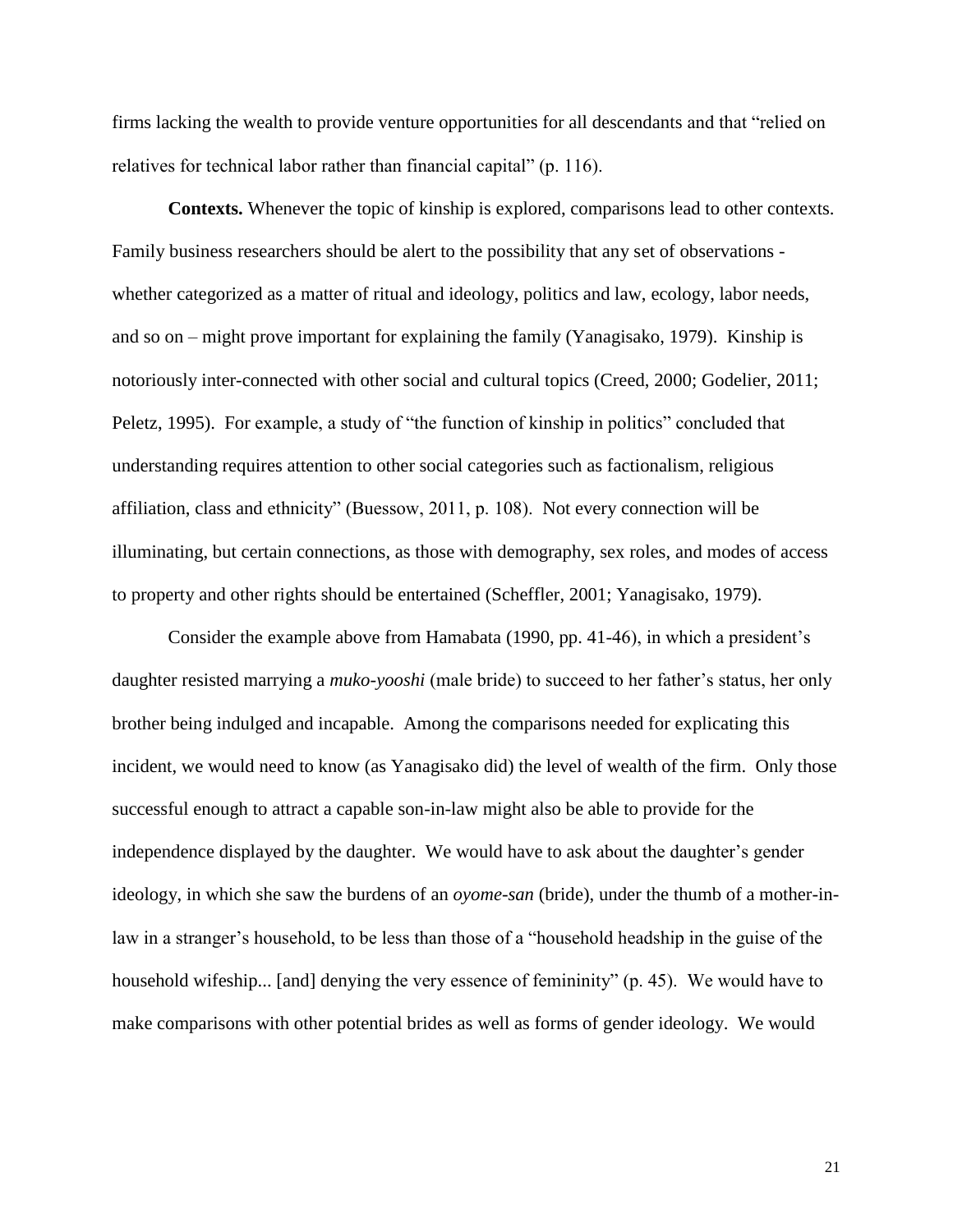also consider the implications for "strategies of heirship" (Goody, 1976). We would need to bear in mind the relative power of marriageable daughters as well as available sons-in-law.

**An insight should be useful for others.** As this example suggests, perspicacious middle range theories are amenable to disconfirmation or reconfiguration because they allow for corollaries. In the example of the matrilineal puzzle, one could propose that matrilineal systems are relatively unstable given certain residential patterns and contingencies; in the case of betrayal as a force of production, that later generation offshoots of family firms tend to be involved in disputes over intellectual property; in the case of Barth's theory of entrepreneurship as the crossing of spheres of exchange, that entrepreneurs are especially likely to be aware of more than one such sphere. The capacity of insights to be useful for later development has implications for how ethnographies should be reported. They should report sufficient detail for this purpose, ideally (perhaps) idealistically, enough that "all the contingencies that inhere in or affect their proffered constructs and theories [can be considered for] the potential reconstruction or disconfirmation [of your insight] by other scholars" (Stewart, 1998, p. 63).

**Research tradeoffs**. Perspicacity is the closest that ethnography comes to generalizability, but it is not the same. We learn about the actual behaviors and cultures of others using ethnography as our lens. However, we learn about the distribution and variance of behavior and culture with surveys as our lens. We cannot do both at once; surveys and fieldwork pull in incompatible directions (Van Maanen, 1975). Efforts have been made to merge the approaches (Aunger, 2004; Gravlee, Kennedy, Godov & Leonard, 2009) but it is hard to overcome the tradeoffs of research. In Brinberg and McGrath's terms, only one of the goals of "generalizability, precision and realism can be maximized" (1985, p. 43). In Weick's (1979, pp. 35-36) terms, we can maximize only two amongst the goals of being general, simple or accurate.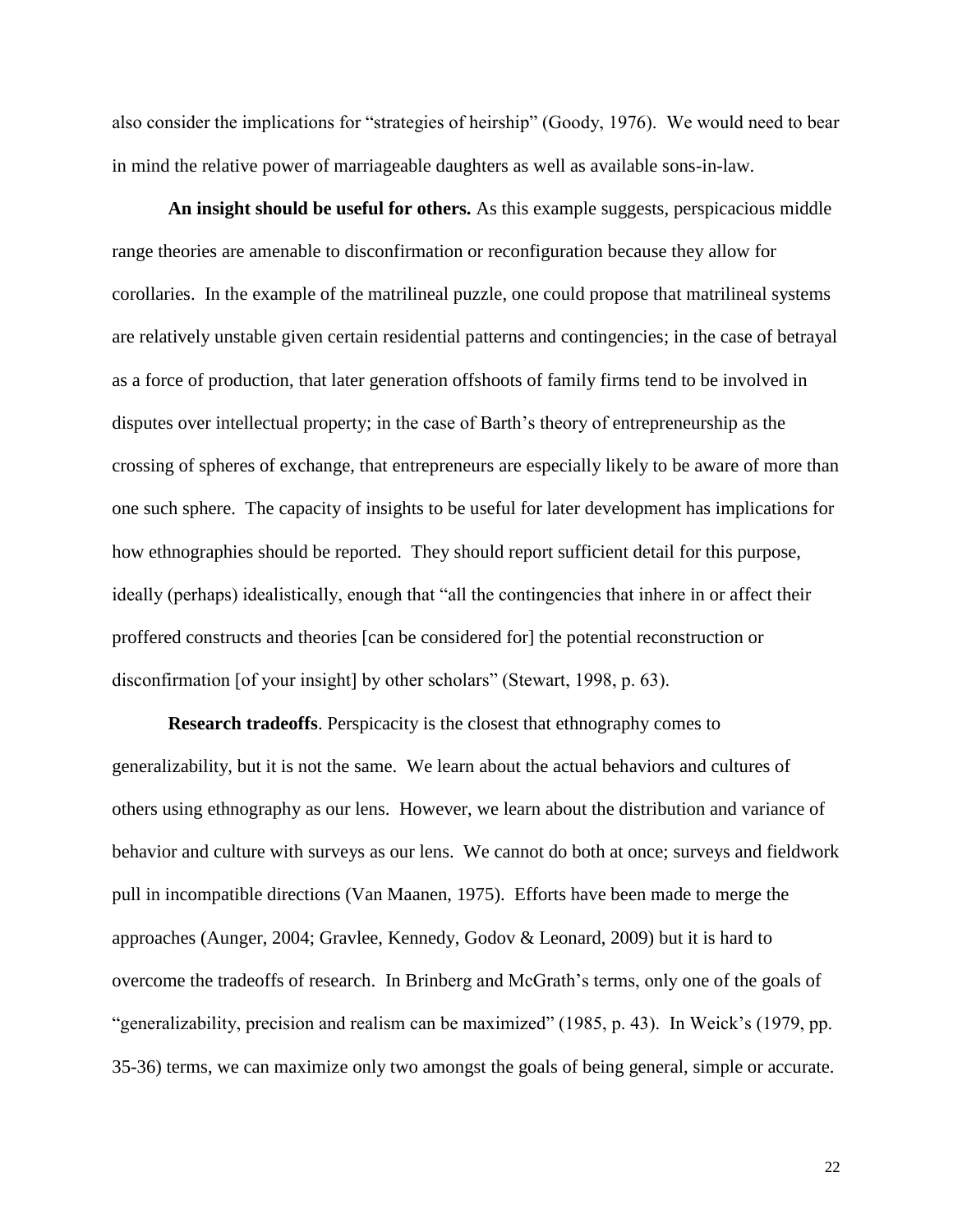The core of ethnography – up-close, unobtrusive observation and situated learning - does not generate generalizability. For example, the qualities that make for an excellent informant do not make for representativeness (Spradley, 1979, pp. 47-54). Moreover, "standardization of techniques" (Cohen, 1977, p. 245) would be needed for cross-cultural comparisons, if one were to directly feed data from various cultures into the same algorithms, without the need for another level of interpretation. The reason ethnographic standardization is a quixotic goal is the "complex relationships between indicators [which need to be "locally applicable"] and variables" (Cohen, as above). The former are often culture-specific, defying readily comparable measures. "Anthropology has not standardized its techniques... precisely because it values its own holistic richness and therefore requires culture-specific indicators, not cross-culturally applicable instruments" (as above).

**Improvisation**. For the problem of within-site variation, the solution in principle is random sampling of informants (Heider, 1972; Johnson & Johnson, 1990). However, this solution does violence to the character of participant observation. Ethnographers who were in some sense insiders but who treated people randomly would soon lose their credibility. They also could not pursue disconfirming observations without prioritizing theoretically useful, not random, comparisons. The ethnographic "strategy" in fieldwork should be "*seeking out diversity*" (Barth, 1999, p. 82), not randomness. Further, this seeking must be opportunistic, given fieldwork realities. As Malkki (2007, p. 180) argues about the improvizational character of ethnography, the reason there is no "stable tradition with a fixed battery of methods... [is that] improvization *is* the tradition". Improvization is a reason there can be no fixed, singular ethnographic method, but rather "an open, flexible, context-dependent, and time-sensitive *repertory* of possibilities" (as above).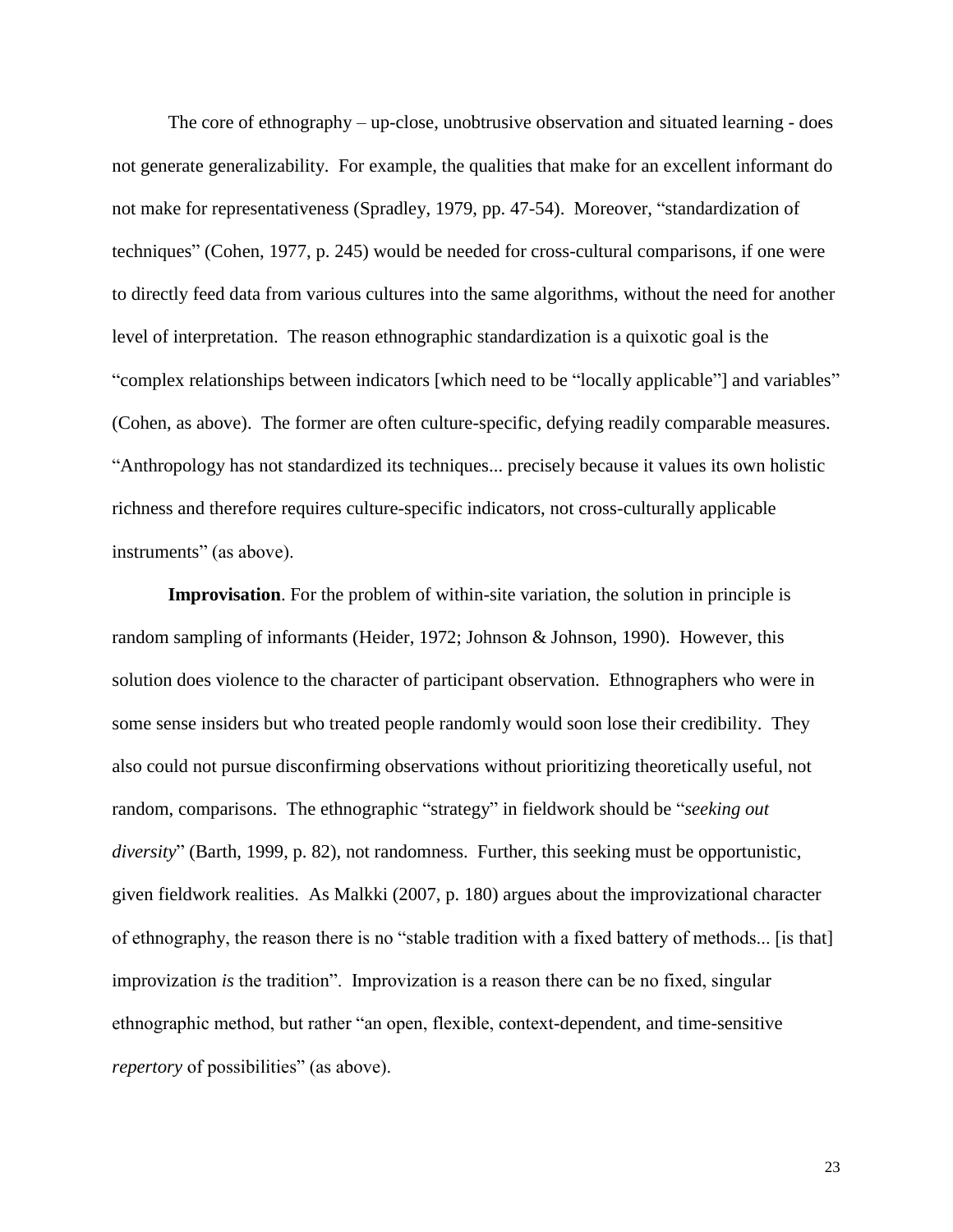**Triangulate, if you seek generalizability.** Goldthorpe (2000, p. 70) believes that ethnography can test "explanatory accounts" at the level of "the social processes through which... relations among variables are actually generated and sustained" - something surveys cannot accomplish. However, he holds that none of the ethnographic approaches to the "problems of variation across locales" (p. 79) is adequate. Sociology simply has not produced law-like theories that will, once observed in one locale, "necessarily be found [to apply] in all comparable locales" (p. 81). Therefore, theories produced from ethnographies must be tested with other means. Should you wish to learn about variability and distribution, non-ethnographic methods are needed (Werner & Bernard, 1994). Ethnographers seeking generalizability need to triangulate (Scandura & Young, 2000). Examples of triangulation, with representative surveys to test the external validity of ethnographic findings, include Hollos and Larsen (2004) and Ryan and Bernard (2006).

# **Cross-Disciplinarity**

For these methodological reasons, a robust anthropology of family business does not rely only on ethnography. Moreover, this anthropology does not rely only on anthropology. It uses sociology, history, and possibly law and psychology (Godelier, 2011, p. 522; Stewart, 2008). Comprehensiveness and contextualization draw us to questions best studied in other disciplines (Malkki, 2007; Mills, 2000, p. 224). For example, "history and anthropology are in fact closely related" (Brettell, 2002, p. S46) and many relevant works cross across these two disciplines (e.g. Goody, 1996; Jones, 2006; Kuper, 2009; McDonough, 1986; Segalen, 1986; Watson, 1985). Of course, the business disciplines are also needed, because the family business field lies at the margins of kinship and business.

# **What Can We Hope For?**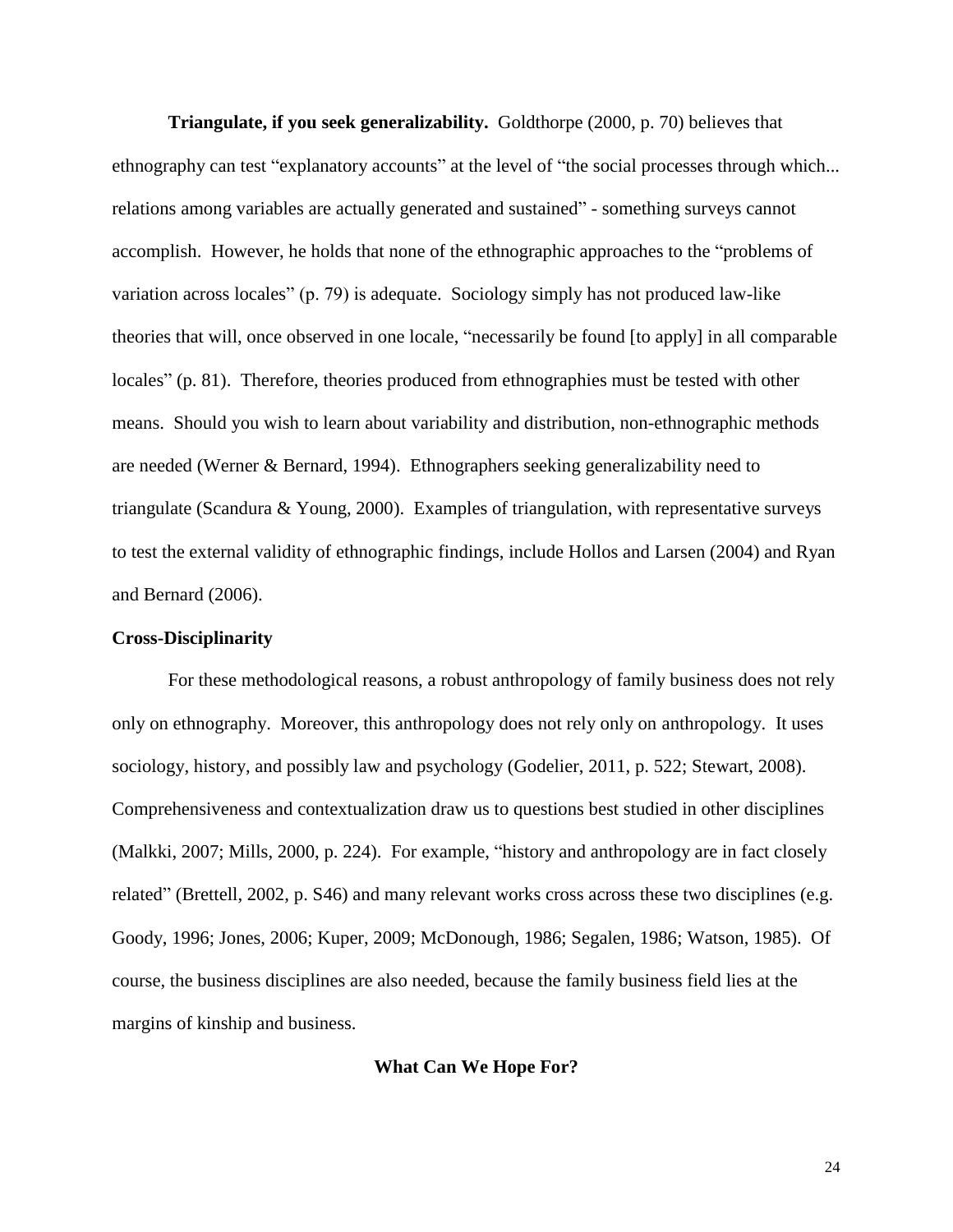This chapter has offered an "imagined ideal" for the anthropology of family business. Scholars who follow its suggestions will make outstanding contributions, whether they are business school scholars who learn anthropology, or anthropologists who learn about business (Rosa & Caulkins, 2013). Family business is a boundary-crossing field that calls for expertise in both familial and commercial domains. Family business research has been much stronger about business than it has about kinship (Stewart & Hitt, 2012). Skewing away from kinship is particularly notable at the level of detail of a good ethnographic study. These details could refer to important business issues (e.g. the example of a daughter's unwillingness to marry a successor to her father). Sadly, few ethnographic studies of family firms have been very alert to business domain. Ideally, ethnographic writings would have the depth of real-world detail on both domains, so as to inform and to resonate with family business members as well as with scholars. Nordqvist, Hall and Melin argued that interpretive research has the "practical... goal" of helping practitioners to manage in their dynamic, "complex" worlds (2009, p. 306). This is the ultimate goal, the imagined ideal, for an anthropology of family business.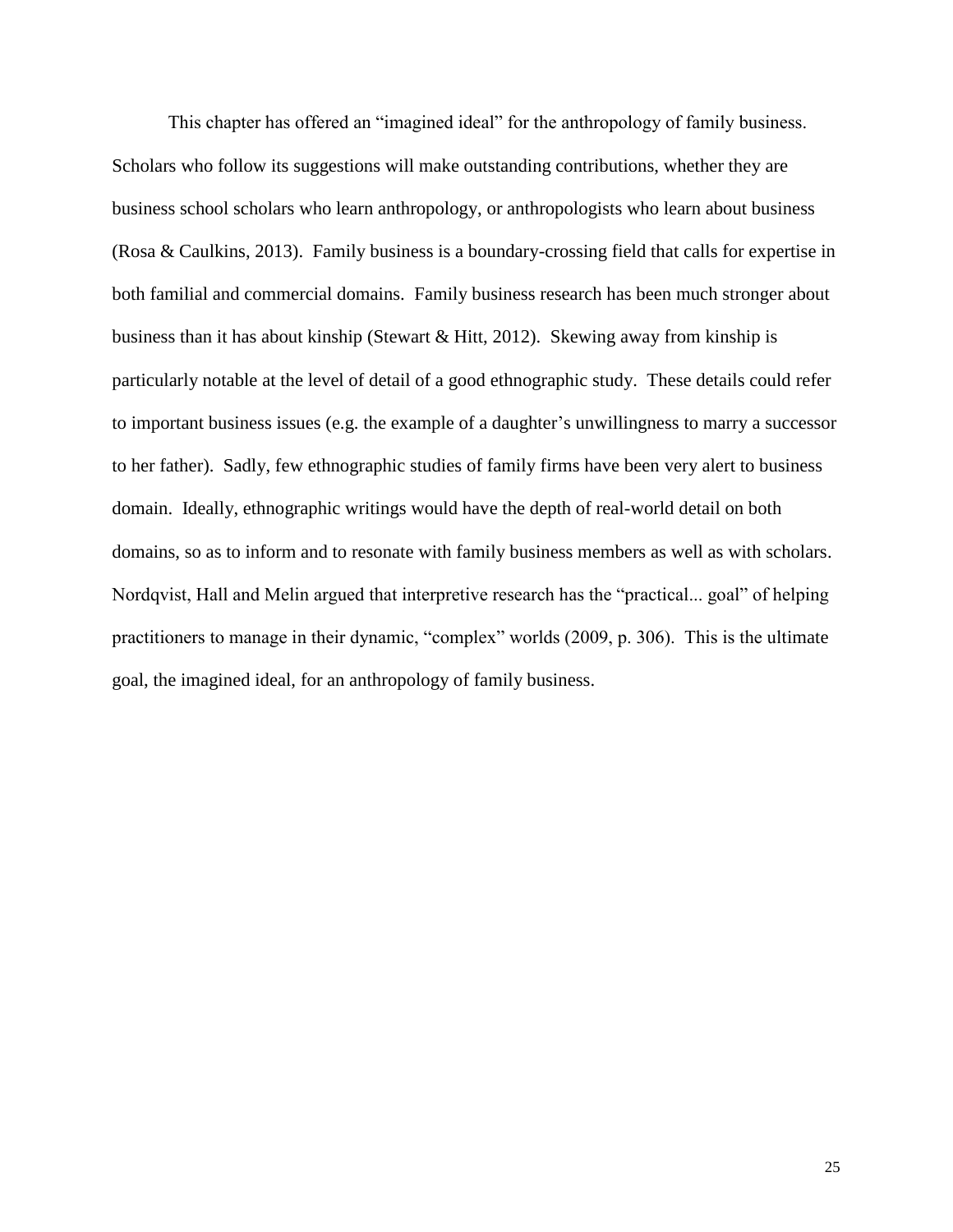# **References**

- Adler, P. A., & Adler, P. (1987). *Membership roles in field research*. Newbury Park, CA: Sage.
- Adler, P. A., & Adler, P. (2008). Of rhetoric and representation: The four faces of ethnography. *Sociological Quarterly*, *49*, 1-30.
- Aldrich, H. E., & Cliff, J. E. (2003). The pervasive effects of family on entrepreneurship: Toward a family embeddedness perspective. *Journal of Business Venturing*, *18*, 573-596.
- Anderson, S. (2007). The economics of dowry and brideprice. *Journal of Economic Perspectives*, *21(4)*, 151-174.
- Armstrong, R. P. (1971). *The affecting presence: An essay in humanistic anthropology*. Urbana: University of Illinois Press.
- Arnould, E. J., Price, L., & Moisio, R. (2007). Making contexts matter: Selecting research contexts for theoretical insights. In R. W. Belk (Ed.), *Handbook of qualitative research methods in marketing* (pp. 106-128). Northampton, MA: Edward Elgar.
- Aunger, R. (2004). *Reflexive ethnographic science*. Lanham, MD: AltaMira.
- Barth, F. (1967). Economic spheres in Darfur. In R. Firth (Ed.), *Themes in economic anthropology* (pp. 149-174). London: Tavistock.
- Barth, F. (1999). Comparative methodologies in the analysis of anthropological data. In J. R. Bowen & R. Peterson (Eds.), *Critical comparisons in politics and culture* (pp.78-89). New York: Cambridge University Press.
- Blim, M. L. (1990). *Made in Italy: Small-scale industrialization and its consequences*. Westport, CT: Praeger.
- Bloch, M. (1971). The moral and tactical meaning of kinship terms. *Man (N.S.)*, *6*, 79-87.
- Bloch, M. (1973). The long term and the short term: The economic and political significance of the morality of kinship. In J. Goody (Ed.), *The character of kinship* (pp. 75-87). London: Cambridge University Press.
- Bloch, M., & Sperber, D. (2002). Kinship and evolved psychological dispositions. *Current Anthropology*, *43*, 723-748.
- Brettell, C. B. (2002). Gendered lives: Transitions and turning points in personal, family, and historical time. *Current Anthropology*, *43 (Supplement)*, S45-S61.
- Briggs, C. L. (2007). Anthropology, interviewing, and communicability in contemporary society. *Current Anthropology*, *48*, 551-580.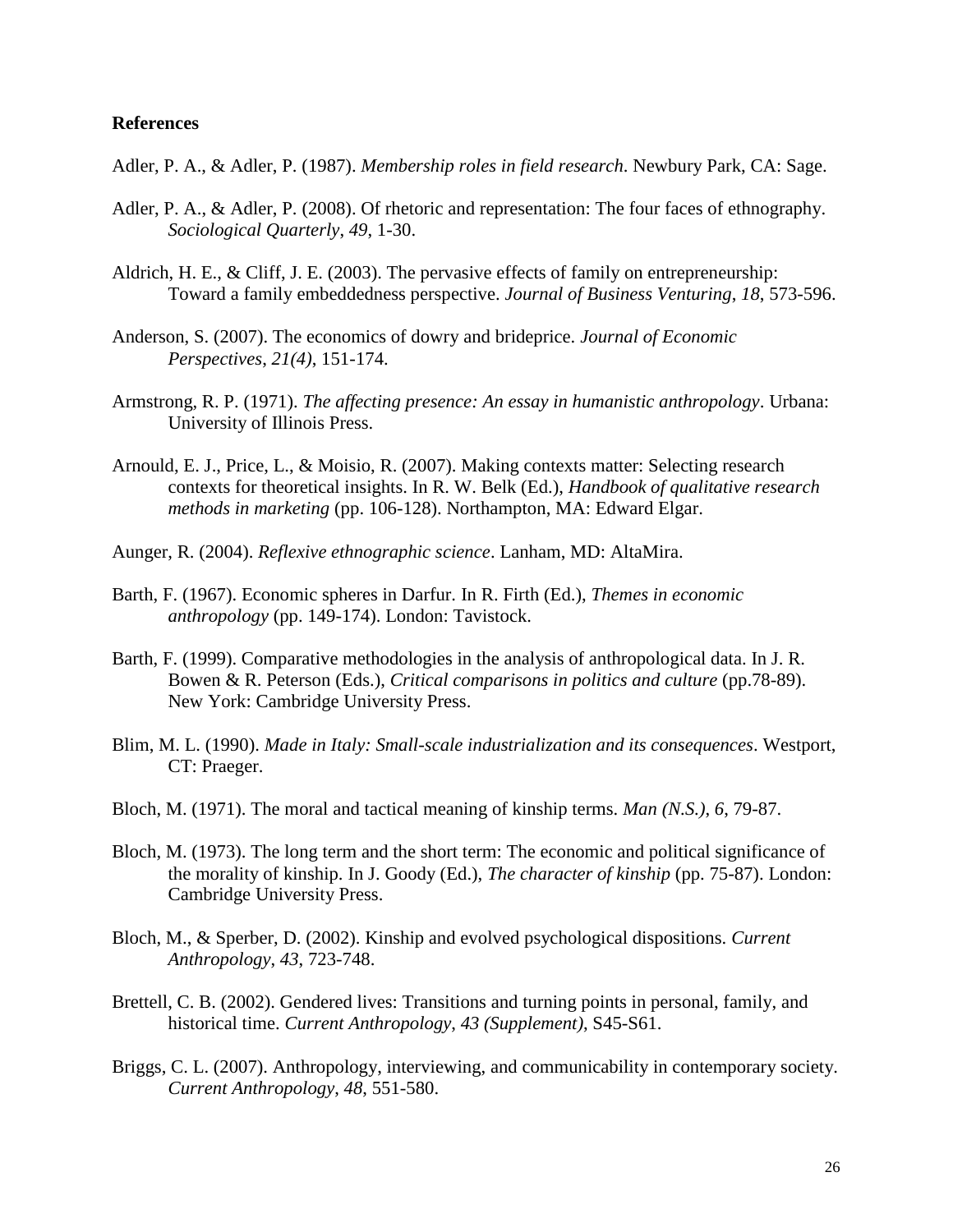- Brinberg, D., & McGrath, J. E. (1985). *Validity and the research process*. Thousand Oaks, CA: Sage.
- Brown, P. H., Bulte, E., & Zhang, X. (2011). Positional spending and status seeking in rural China. *Journal of Development Economics*, *96*, 139-149.
- Bruun, O. (1993). *Business and bureaucracy in a Chinese City: An ethnography of private business households in contemporary China*. Berkeley: Institute of East Asian Studies, University of California, Berkeley.
- Buessow, J. (2011). Street politics in Damascus: Kinship and other social categories as bases of political action, 1830-1841. *The History of the Family*, *16(2)*, 108-125.
- Campbell, D. T. (1975). Degrees of freedom and the case study. *Comparative Political Studies*, *8*, 178-193.
- Carsten, J. (2000). Introduction: Cultures of relatedness. In J. Carsten (Ed.), *Cultures of Relatedness* (pp. 1-36). New York: Cambridge University Press.
- Chagnon, N. A. (1968). *Yanomamo: The fierce people*. New York: Holt, Rinehart & Winston.
- Cohen, R. (1977). Comment on "Standardization and measurement in cultural anthropology: A neglected area." *Current Anthropology*, *18*, 235-258.
- Colli, A., Fernández Pérez, P., & Rose, M. B. (2003). National determinants of family firm development? Family firms in Britain, Spain, and Italy in the nineteenth and twentieth centuries. *Enterprise and Society*, *4*, 28-64.
- Collier, J. Jr., and Collier, M. (1986). *Visual anthropology: Photography as a research method*. Albuquerque, NM: University of New Mexico Press.
- Coy, M. W. (1989). Being what we pretend to be: The usefulness of apprenticeship as a field method. In M. W. Coy (Ed.), *Apprenticeship* (pp. 115-135). Albany: State University of New York Press.
- Creed, G. W. (2000). "Family values" and domestic economies. *Annual Review of Anthropology*, *29*, 329-355.
- Creswell, J. W., & Miller, D. L. (2000). Determining validity in qualitative research. *Theory into Practice*, *39*, 124-130.
- Dalton, M. 1959. *Men who manage: Fusions of feeling and theory in administration*. New York: Wiley.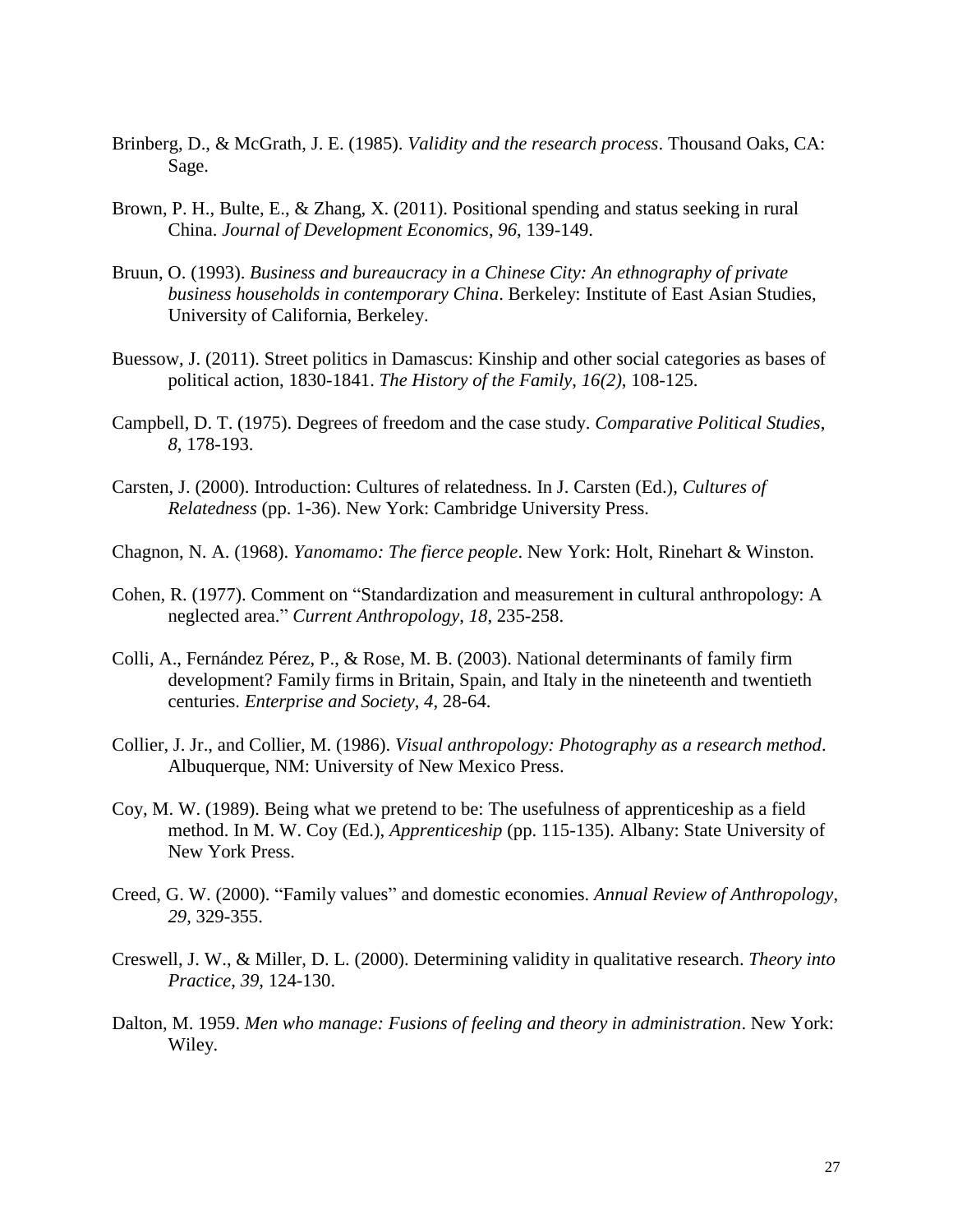- Daly, K., & Dienhart, A. (1998). Navigating the family domain: Qualitative field dilemmas. In S. Grills (Ed.), *Doing ethnographic research: Fieldwork settings* (pp. 97-120). Thousand Oaks, CA: Sage.
- Davidoff, L., & Hall, C. (1987). *Family fortunes: Men and women of the English middle class, 1780-1850*. Chicago: University of Chicago Press.
- Ember, C. R., & Ember, M. (2009). *Cross-cultural research methods, 2nd Ed*. Lanham, MD: AltaMira.
- Emerson, R. M., Fretz, R. I., & Shaw, L. L. (2011). *Writing ethnographic fieldnotes, 2<sup>nd</sup> Ed.* Chicago: University of Chicago Press.
- Eriksen, T. H. (2006). *Engaging anthropology: The case for a public presence*. New York: Berg.
- Farrell, B. (1993). *Elite families: Class and power in nineteenth century Boston*. Albany: State University of New York Press.
- Feinberg, R. (2001). Introduction: Schneider's cultural analysis of kinship and its implications for anthropological relativism. In R. Feinberg & M. Ottenheimer (Eds.), *The cultural analysis of kinship: The legacy of David M. Schneider* (pp. 1-31). Urbana: University of Illinois Press.
- Feldman, M. S., Bell, J., & Berger, M. T. (Eds.) (2003). *Gaining access: A practical and theoretical guide for qualitative researchers*. Lanham, MD: AltaMira Press.
- Fortes, M. (1949). *The web of kinship among the Tallensi.*. London: Oxford University Press.
- Fox, R. (1983). *Kinship and marriage: An anthropological perspective*. New York: Cambridge University Press.
- Friese, S. (2012). *Qualitative data analysis with ATLAS.ti*. Newbury Park, CA: Sage.
- Geertz, C. (1973). Thick description: Toward an interpretive theory of culture. In C. Geertz, *The interpretation of cultures* (pp. 3-30). New York: Basic Books.
- Geertz, C. (1974). "From the native's point of view": On the nature of anthropological understanding. *Bulletin of the American Academy of Arts and Sciences 28*, 26-45.
- Godelier, M. (2004). *Métamorphoses de la parenté*. Paris: Fayard. Translated (2011) as *The metamorphoses of kinship* (N. Scott, Trans.), London: Versa.
- Goldthorpe, J. H. (2000). *On sociology: Numbers, narratives, and the integration of research and theory*. New York: Oxford University Press.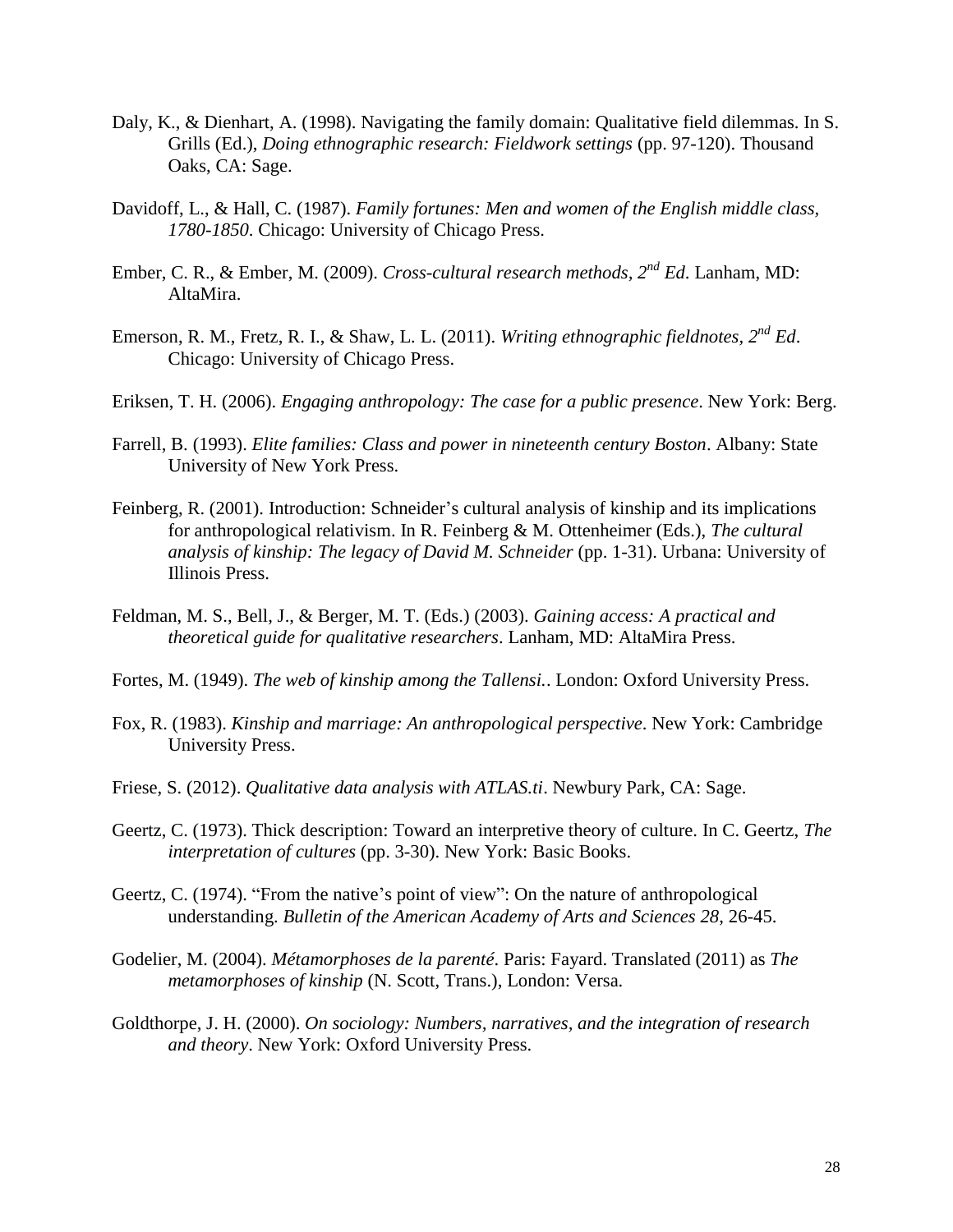- Good, A. (1996). Kinship. In A. Barnard & J. Spencer (Eds.), *Encyclopedia of social and cultural anthropology* (pp. 311-318). London: Routledge.
- Goody, J. (1969). Inheritance, property, and marriage in Africa and Eurasia. *Sociology*, *3*, 55-76.
- Goody, J. (1976). *Production and reproduction: A comparative study of the domestic domain*. Cambridge, UK: Cambridge University Press.
- Goody, J. (1996). *The East in the West*. Cambridge, UK: Cambridge University Press.
- Gordon, G., & Nicholson, N. (2008). *Family wars: Classic conflicts in family business and how to deal with them*. London: Kogan Page.
- Gravlee, C. C., Kennedy, D. P., Godoy, R., & Leonard, W. R. (2009). Methods for collecting panel data: What anthropology can learn from other disciplines. *Journal of Anthropological Research*, *65*, 463-483.
- Greenhalgh, S. (1994). Deorientalizing the Chinese family firm. *American Ethnologist*, *21*, 746- 775.
- Hamabata, M. M. (1990). *Crested kimono: Power and love in the Japanese business family*. Ithaca, NY: Cornell University Press.
- Hann, C. (2005). A new double movement? Anthropological perspectives on property in the age of neoliberalism. *Socio-Economic Review, 5*, 287-318.
- Hann, C. (2008). Reproduction and inheritance: Goody revisited. *Annual Review of Anthropology*, *37*, 145-158*.*
- Harper, D. (1987). *Working knowledge: Skill and community in a small shop*. Chicago: University of Chicago Press.
- Harrell, S. (1997). *Human families*. Boulder, CO: Westview.
- Hart, K. (1975). Swindler or public benefactor? The entrepreneur in his community. In J. Goody (Ed.), *Changing social structure in Ghana* (pp. 1-35). London: International African Institute.
- Hegelund, A. (2005). Objectivity and subjectivity in the ethnographic method. *Qualitative Health Research*, *15*, 647-668.
- Heider, E. R. (1972). Probabilities, sampling, and ethnographic method: The case of Dani colour names. *Man (N.S.)*, *7*, 448-466.
- Helin, J. (2011). *Living moments in family meetings: A process study in the family business context*. Unpublished doctoral dissertation, Jönköping International Business School.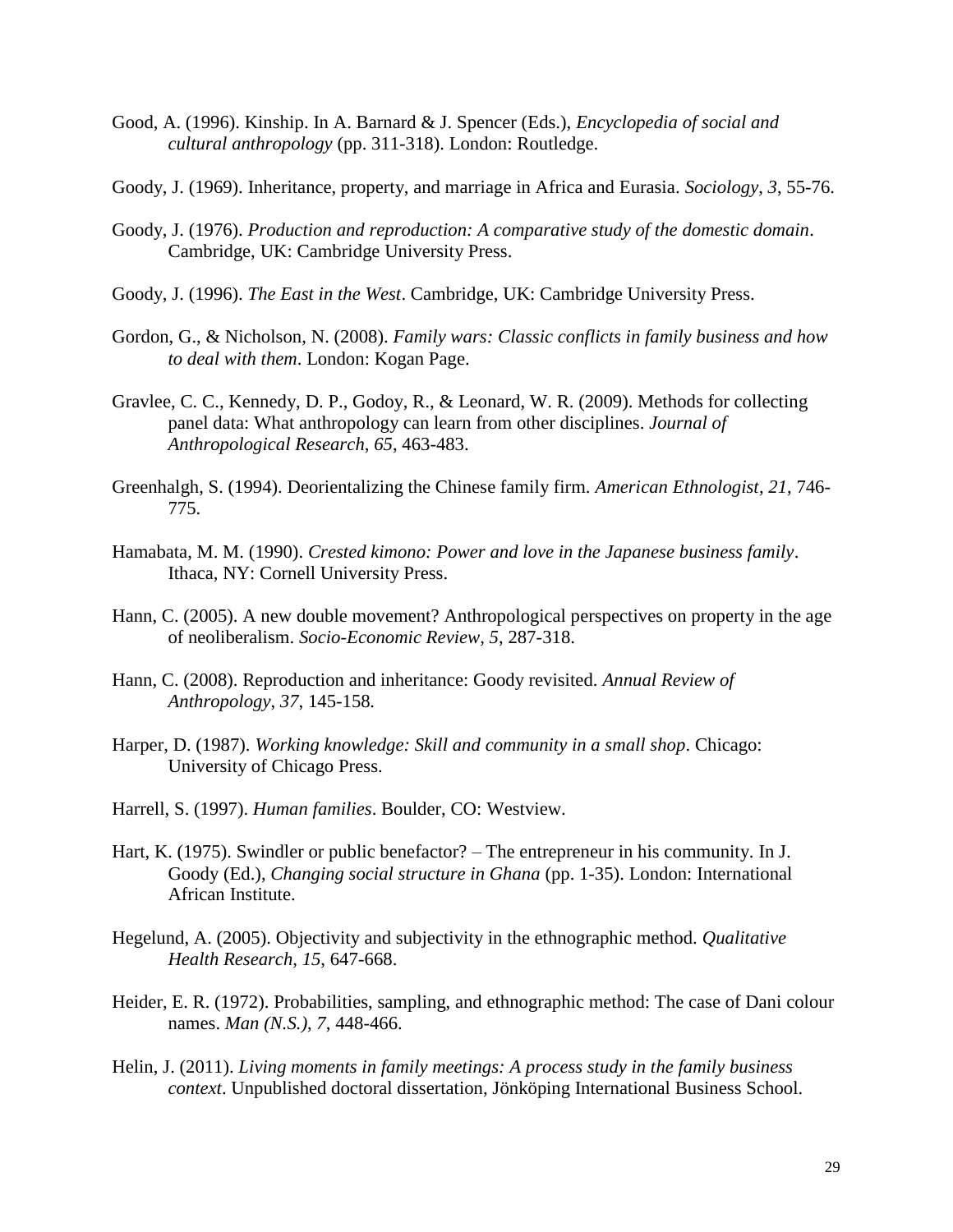- Hodson, R. (1998). Organizational ethnographies: An underutilized resource in the sociology of work. *Social Forces*, *76*, 1173-1208.
- Hollos, M., & Larsen, U. (2004). Which African men promote smaller families and why? Marital relations and fertility in a Pare community in Northern Tanzania. *Social Science and Medicine*, *58*, 1733-1749.
- Holy, L. (1996). *Anthropological perspectives on kinship*. London: Pluto.
- Hunt, S. D. (2003). *Controversy in marketing theory: For reason, realism, truth, and objectivity*. Armonk, NY: M. E. Sharpe.
- Jackson, J. L. Jr. (2004). An ethnographic *film*flam: Giving gifts, doing research, and videotaping the native subject/object. *American Anthropologist*, *106*, 32-42.
- Jacobs-Huey, L. (2002). The natives are gazing and talking back: Reviewing the problematics of positionality, voice, and accountability among "native" anthropologists. *American Anthropologist*, *104*, 791-804.
- Johannisson, B. (2002). Energising entrepreneurship: Ideological tensions in the medium-sized family business. In D. Fletcher (Ed.), *Understanding the small family business* (pp. 46- 57). London: Routledge.
- Johnson, A., & Johnson, O. R. (1990). Quality into quantity: The measurement potential of fieldnotes. In R. Sanjek (Ed.), *Fieldnotes: The makings of anthropology* (pp. 161-186). Ithaca, NY: Cornell University Press.
- Jones, A. M. (2006). Culture, identity, and motivation: The historical anthropology of a family firm. *Culture and Organization*, *12*, 169-183.
- Jordan, A. T. (2010). The importance of business anthropology: Its unique contribution. *International Journal of Business Anthropology*, *1*, 7-17.
- Kasdan, L. (1965). Family structure, migration and the entrepreneur. *Comparative Studies in Society and History*, *7*, 345-357.
- Keesing, R. M. (Ed.) (1978). *'Elota's story: The life and times of a Solomon Islands big man*. New York: St. Martin's Press.
- Kondo, D. K. (1990). *Crafting selves: Power, gender, and discourses of identity in a Japanese workplace*. Chicago: University of Chicago Press.
- Kuper, A. (1999). *Culture: The anthropologists' account*. Cambridge, MA: Harvard University Press.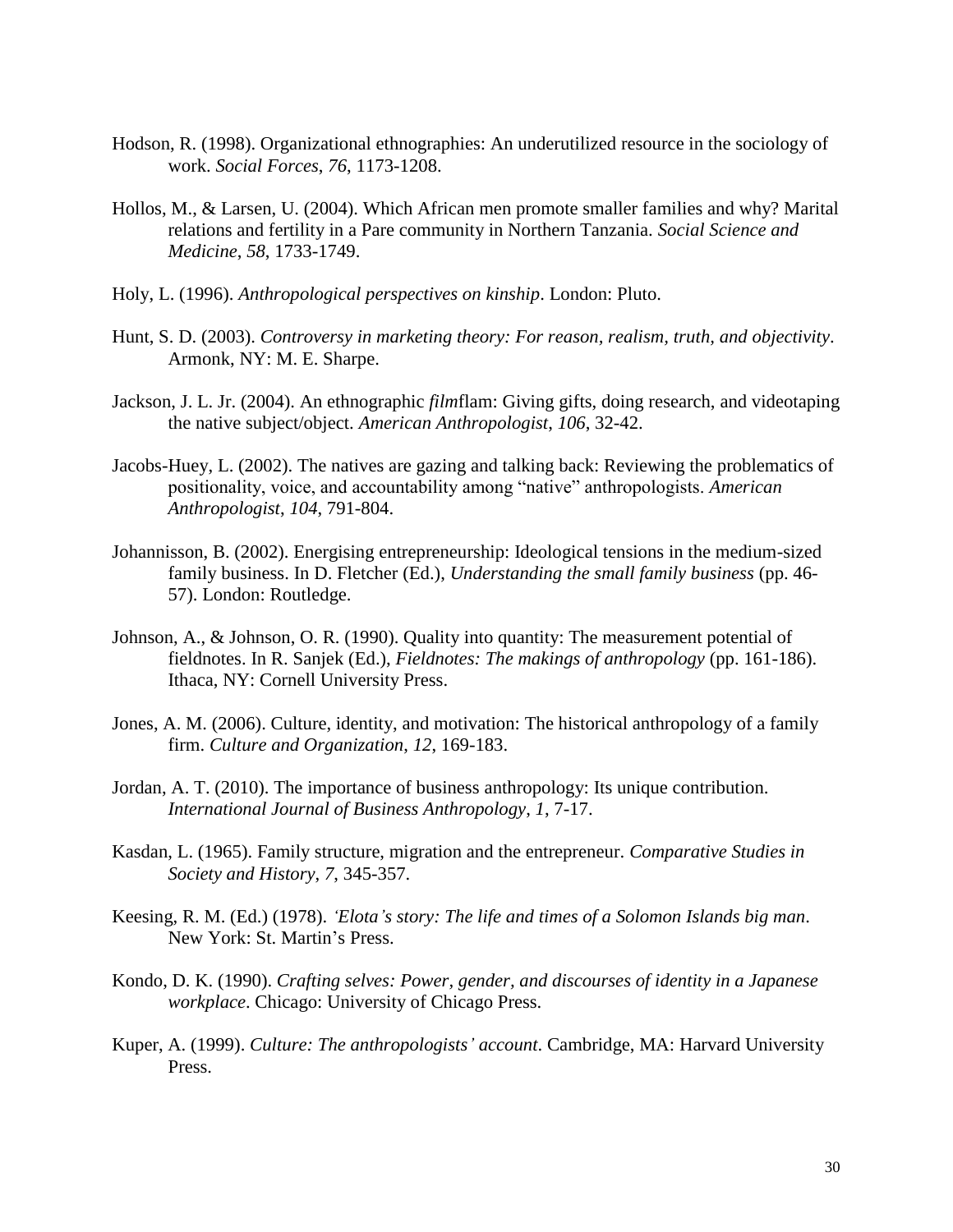- Kuper, A. (2009). *Incest and influence: The private life of bourgeois England*. Cambridge, MA: Harvard University Press.
- Lam, W. (2011). Dancing to two tunes: Multi-entity roles in the family business succession process. *International Small Business Journal*, *29*, 508-533.
- Lambek, M. (2011). Kinship as gift and theft: Acts of succession in Mayotte and ancient [sic] Israel. *American Ethnologist*, *38*, 2-16.
- Leach, E. R. (1961). *Pul Eliya: A village in Ceylon: A study of land tenure and kinship*. Cambridge, UK: Cambridge University Press.
- Learned, K. E (1995). *The creation of firm resources: A native ethnography*. Unpublished doctoral dissertation, Texas Tech University.
- Lett, J. (1997). *Science, reason, and anthropology: The principles of rational inquiry*. Lanham, MD: Rowman & Littlefield.
- Locke, K. (2011a). Field research practice in management and organization studies: Reclaiming its tradition of discovery. *Academy of Management Annals*, *5*, 613-652.
- Locke, K. (2011b). Looking for what we have a case of. *Qualitative Research in Organizations and Management*, *6*, 88-92.
- Lomnitz, L. A., & Pérez-Lizaur, M. (1987). *A Mexican elite family, 1820-1980: Kinship, class and culture*. Princeton, NJ: Princeton University Press.
- Malkki, L. H. (2007). Tradition and improvisation in ethnographic field research. In A. Cerwonka & L. H. Malkki (Eds.), *Improvising theory: Process and temporality in ethnographic fieldwork* (pp. 162-187). Chicago: University of Chicago Press.
- Marcus, G. E., & Hall, P. D. (1992). *Lives in trust: The fortunes of dynastic families in late twentieth century America*. Boulder, CO: Westview.
- McDonough, G. W. (1986) *Good families of Barcelona: A social history of power in the industrial era*. Princeton, NJ: Princeton University Press.
- Meisch, L. A. (2002). *Andean entrepreneurs: Otavalo merchants and musicians in the global arena*. Austin: University of Texas Press.
- Mills, C. W. (2000, originally 1959). *The sociological imagination*. New York: Oxford University Press.
- Moffatt, M. (1992). Ethnographic writing about American culture. *Annual Review of Anthropology*, *21*, 205-229.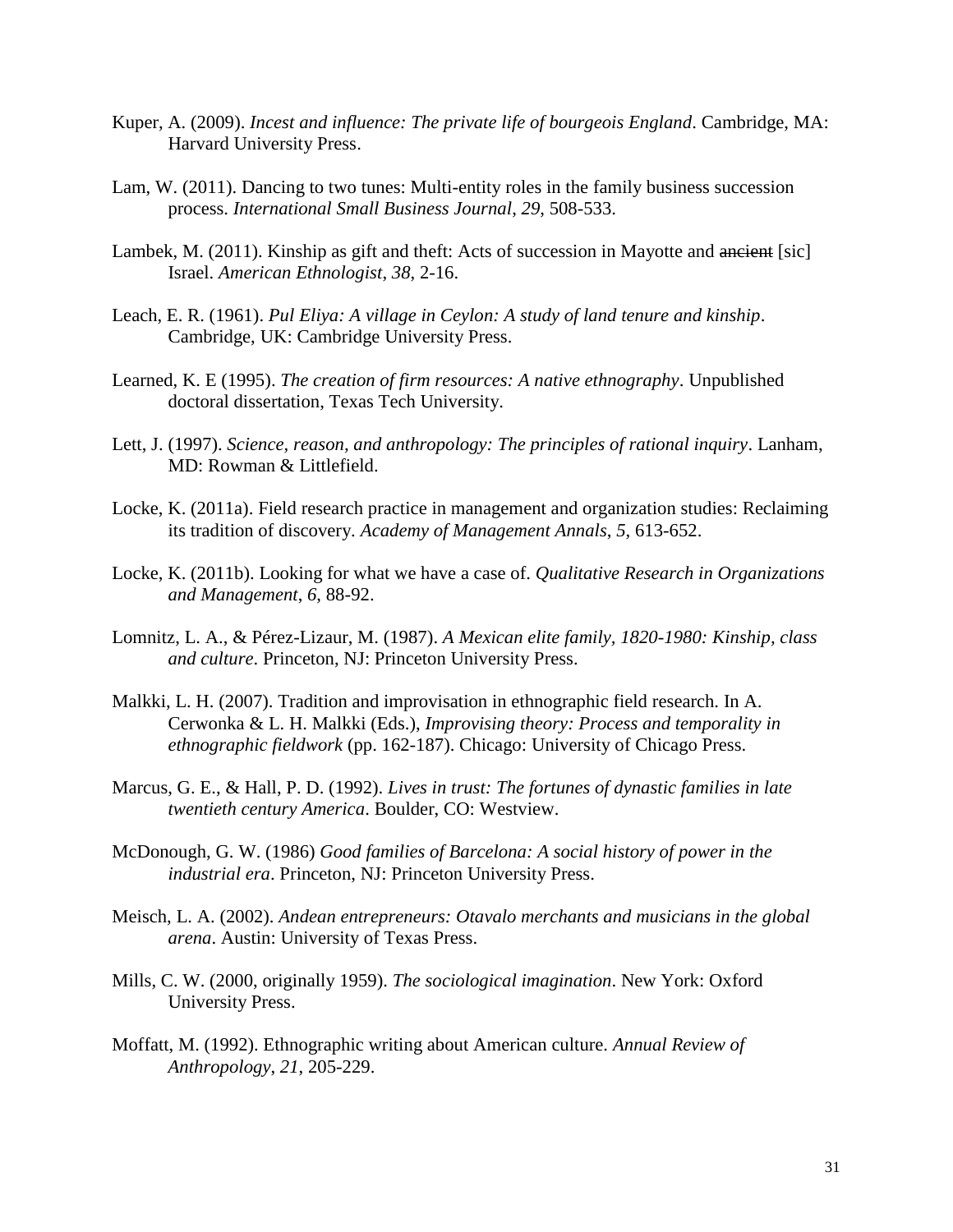- Morrill, C., & Fine, G. A. (1997). Ethnographic contributions to organizational sociology. *Sociological Methods and Research*, *25*, 424-451.
- Mosse, D. (2006). Anti-social anthropology: Objectivity, objection, and the ethnography of public policy and professional communities. *Journal of the Royal Anthropological Institute (N.S.)*, 12: 935-956.
- Mulligan, T. M. (1987). The two cultures in business education. *Academy of Management Review*, *12*, 593-599.
- Nordqvist, M., Hall, A., & Melin, L. (2009). Qualitative research on family businesses: The relevance and usefulness of the interpretive approach. *Journal of Management & Organization*, *15*, 294-308.
- Ortner, S. B. (1996). *Making gender: The politics and erotics of culture*. Boston: Beacon Press.
- Oxfeld, E. (1993). *Blood, sweat, and mahjong: Family and enterprise in an overseas Chinese community*. Ithaca, NY: Cornell University Press.
- Parsons, T. (1951). *The social system*. New York: Free Press.
- Patterson, M. (2005). Introduction: Reclaiming paradigms lost. *Australian Journal of Anthropology*, *16*, 1-17.
- Peletz, M. G. (1995). Kinship studies in late twentieth century anthropology. *Annual Review of Anthropology*, *24*, 343-372.
- Pine, F. (1996). Family. In A. Barnard & J. Spencer (Eds.), *Encyclopedia of social and cultural anthropology* (pp. 223-228). London: Routledge.
- Ragin, C. C. (1992). Cases of "what is a case?" In C. C. Ragin & H. S. Becker (Eds.), *What is a case? Exploring the foundations of social inquiry* (pp. 1-17). New York: Cambridge University Press.
- Ram, M. (1994). *Managing to survive: Working lives in small firms*. Oxford, UK: Blackwell.
- Robertson, A. F. (1991). *Beyond the family: The social organization of human reproduction*. Berkeley: University of California Press.
- Rosa, P., & Caulkins, D. D. (2013). Entrepreneurship studies. In D. D. Caulkins & A. T. Jordan (Eds.), *A companion to organizational anthropology* (pp. 98-121). New York: Wiley.
- Rutherford, D. (2010). Kinship, capital, and the unsettling of assumptions: Contemporary anthropology and the study of family enterprise and entrepreneurship. In A. Stewart, G. T. Lumpkin, & J. A. Katz (Eds.), *Entrepreneurship and Family Business* (pp. 277-283). Bingley, UK: Emerald.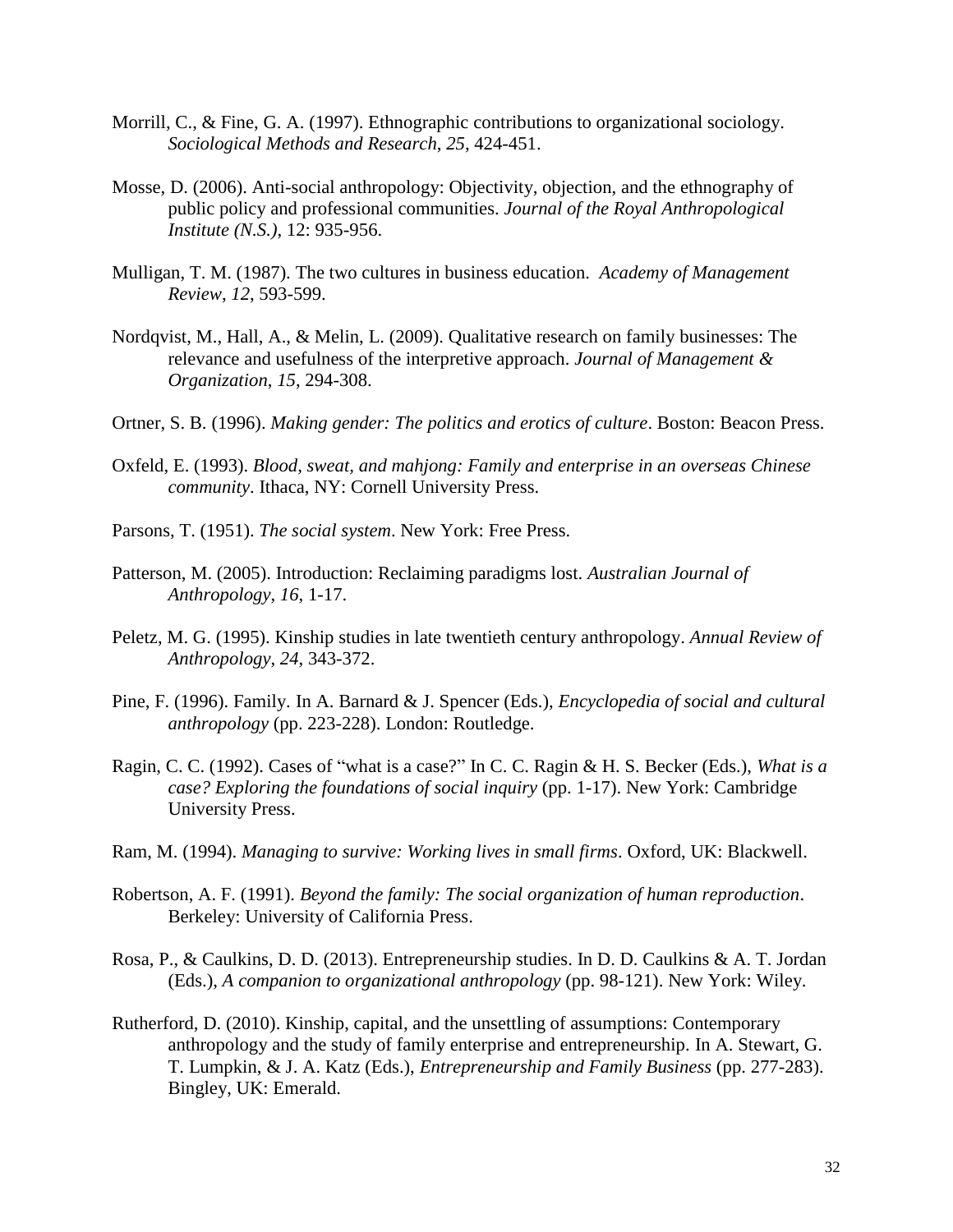- Ryan, G. W., & Bernard, H. R. (2006). Testing an ethnographic decision tree model on a national sample: Recycling beverage cans. *Human Organization*, *65*, 103-114.
- Sangren, P. S. (2009). "Masculine domination", desire and Chinese patriliny. *Critique of Anthropology*, *29*, 255-278.
- Sanjek, R. (1990a). On ethnographic validity. In R. Sanjek (Ed.), *Fieldnotes: The makings of anthropology* (pp. 385-418). Ithaca, NY: Cornell University Press.
- Sanjek, R. (1990b). The secret life of fieldnotes. In R. Sanjek (Ed.), *Fieldnotes: The makings of anthropology* (pp. 187-270). Ithaca, NY: Cornell University Press.
- Scandura, T. A., & Williams, E. A. (2000). Research methodology in management: Current practices, trends, and implications for future research. *Academy of Management Journal*, *43*, 1248-1264.
- Scheffler, H. W. (2001). *Filiation and affiliation*. Boulder, CO: Westview.
- Scheffler, H. W. (2010). Kinship and gender. In A. Stewart, G. T. Lumpkin, & J. A. Katz (Eds.), *Entrepreneurship and Family Business* (pp. 285-290). Bingley, UK: Emerald.
- Schneider, D. M. (1968). *American kinship: A cultural account*. Chicago: University of Chicago Press.
- Schneider, D. M. (1995). *Schneider on Schneider: The conversion of the Jews and other anthropological stories as told to Richard Handler*. Durham, NC: Duke University Press.
- Segalen, M. (1986). *Historical anthropology of the family*. New York: Cambridge University Press.
- Shapiro, W. (1997). Marriage systems. In T. Barfield (Ed.), *The Dictionary of Anthropology* (pp. 304-307). Oxford, UK: Blackwell.
- Shimizu, A. (1991). On the notion of kinship. *Man (N.S.)*, *26*, 377-403.
- Song, M. (1999). *Helping out: Children's labor in ethnic businesses*. Philadelphia; Temple University Press.

Spradley, J. P. (1979). *The ethnographic interview*. New York: Holt, Rinehart & Winston.

Stafford, C. (2000). Chinese patriliny and the cycles of *yang* and *laiwang*. In J. Carsten (Ed.), *Cultures of Relatedness* (pp. 37-54). New York: Cambridge University Press.

Stebbins, R. A. (2001). *Exploratory research in the social sciences*. Thousand Oaks, CA: Sage.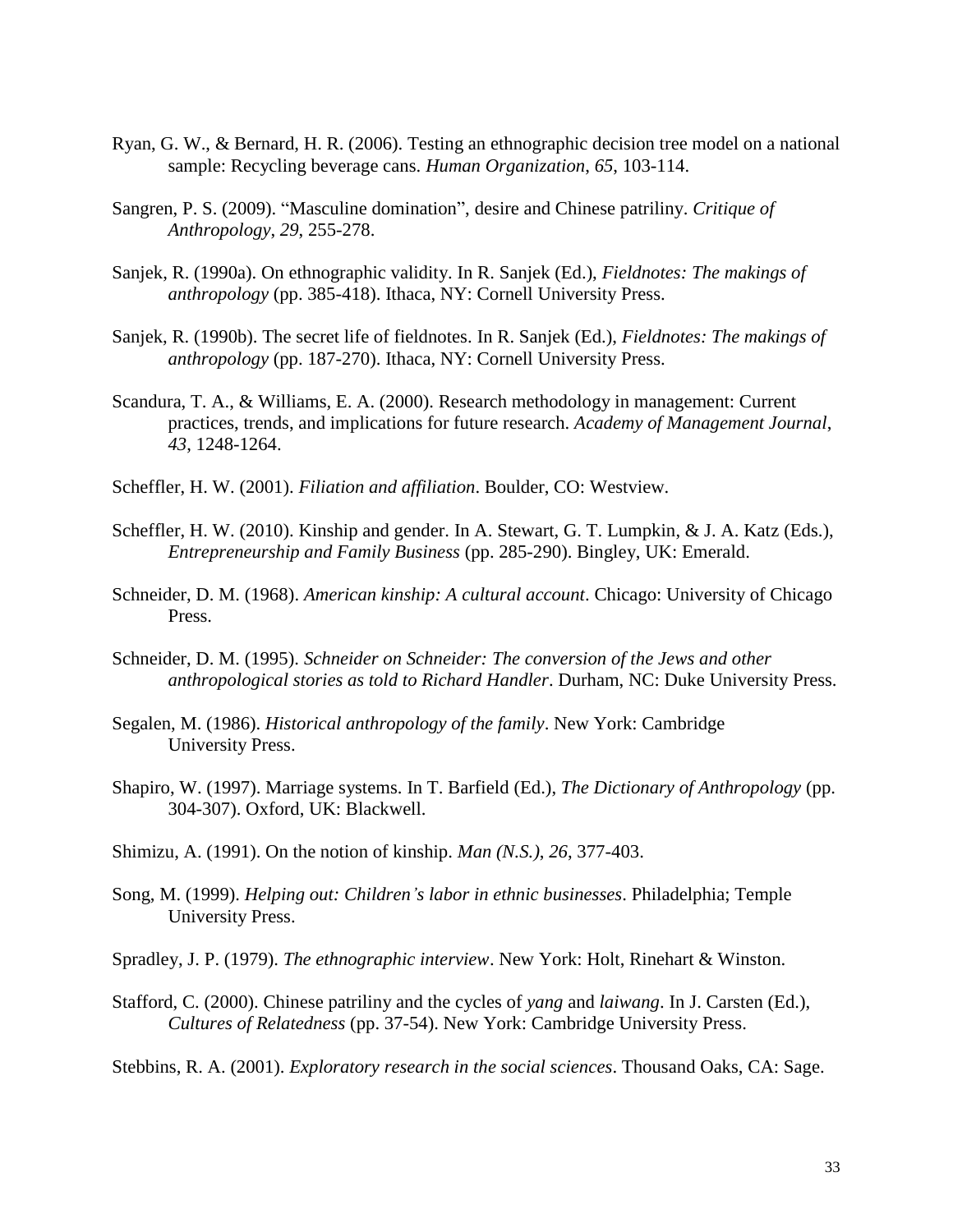- Stewart, A. (1990). The bigman metaphor for entrepreneurship: A "library tale" with morals on alternatives for further research. *Organization Science*, *1*, 143-159.
- Stewart, A. (1998). *The ethnographer's method*. Newbury Park, CA: Sage.
- Stewart, A. (2003). Help one another, use one another: Toward an anthropology of family business. *Entrepreneurship Theory and Practice, 27(4)*, 383-396.
- Stewart, A. (2008). Who could best complement a team of family business researchers, scholars down the hall or in another building? *Family Business Review*, *21*, 279-293.
- Stewart, A. (2010). Sources of entrepreneurial discretion in kinship systems. In A. Stewart, G. T. Lumpkin, & J. A. Katz (Eds.), *Entrepreneurship and Family Business* (pp. 291-313). Bingley, UK: Emerald.
- Stewart, A., & Hitt, M. A. (2012). Why can't a family business be more like a non-family business: Modes of professionalization in family firms. *Family Business Review*, *25*, 58- 86.
- Stewart, A., & Miner, A. S. (2011). The prospects for family business in research universities. *Journal of Family Business Strategy*, *2*, 3-14.
- Stockard, J. E. (2002). *Marriage in culture: Practice and meaning across diverse societies*. New York, Wadsworth.
- Stone, L. (2010). *Kinship and gender, 4th Ed.* Boulder, CO: Westview.
- Sunderland, P. L., & Denny, R. M. (2007). *Doing anthropology in consumer research*. Walnut Creek, CA: Left Coast Press.
- Tsing, A. (2005). *Friction: An ethnography of global connection*. Princeton, NJ: Princeton University Press.
- Urban, G. (1999). The role of comparison in the light of the theory of culture. In J. R. Bowen  $\&$ R. Peterson (Eds.), *Critical comparisons in politics and culture* (pp. 90-109). New York: Cambridge University Press.
- Van Maanen, J. (1975). Police socialization: A longitudinal examination of job attitudes in an urban police department. *Administrative Science Quarterly*, *20*, 207-220.
- Van Maanen, J. (2011). *Tales of the field: On writing ethnography, 2nd Ed*. Chicago: University of Chicago Press.
- Van Vleet, K. E. (2008). *Performing kinship: Narrative, gender, and the intimacies of power in the Andes*. Austin: University of Texas Press.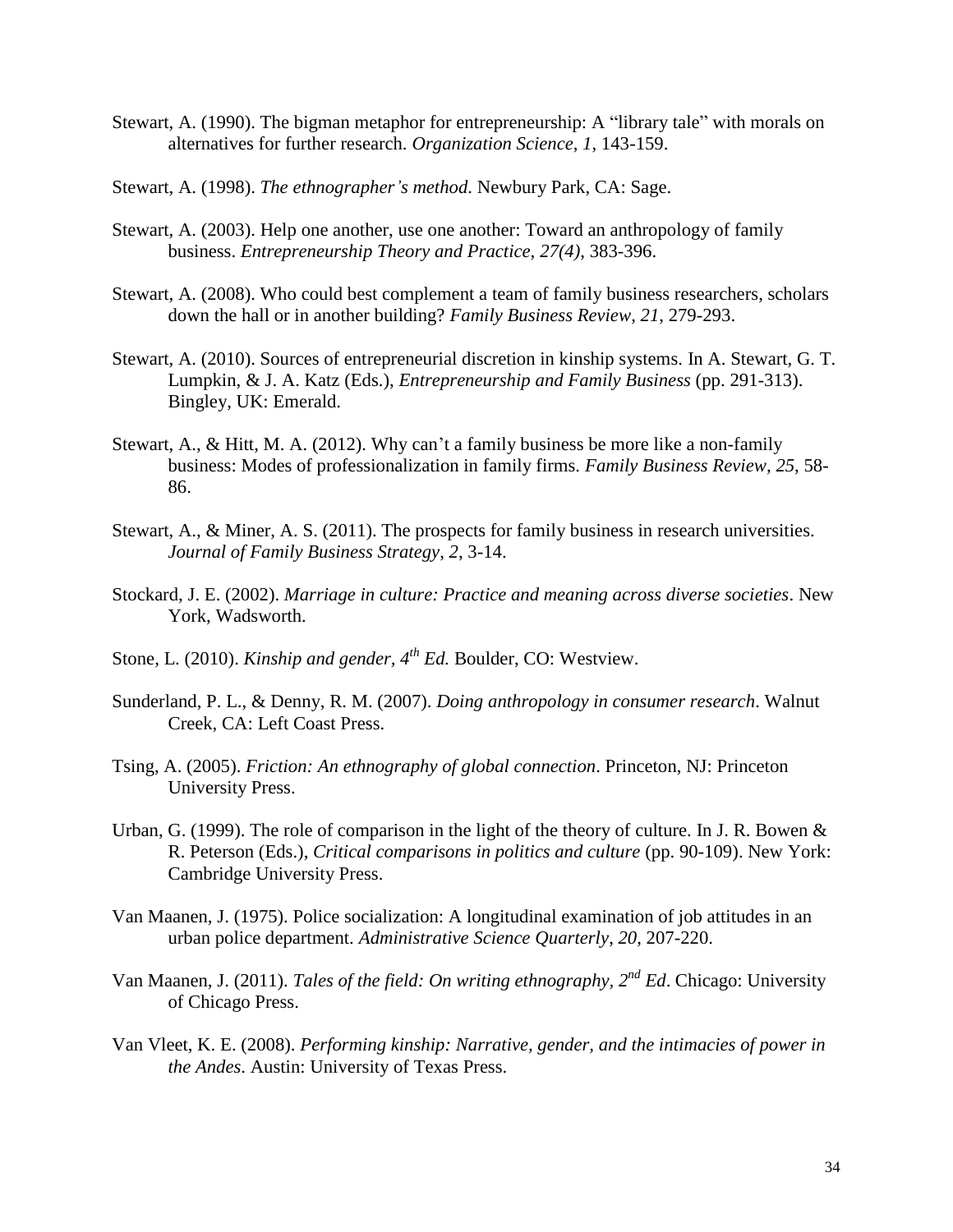- Viazzo, P. P., & Lynch, K. A. (2002). Anthropology, family history, and the concept of strategy. *International Review of Social History*, *47*, 423-452.
- Wagner, J. (1979). The humanistic perspective in anthropology: A brief overview. In B. T. Grindal & D. M. Warren (Eds.), *Essays in humanistic anthropology: A festschrift for David Bidney* (pp. 3-12). Washington, DC: University Press of America.
- Wallman, S. (1975). Kinship, a-kinship, anti-kinship: Variations in the logic of kinship situations. *Journal of Human Evolution*, *4*, 331-341.
- Watson, R. S. (1985). *Inequality among brothers: Class and kinship in South China*. New York: Cambridge University Press.
- Weick, K. E. (1979). *The social psychology of organizing (2nd Ed.)*. Reading, MA: Addison-Wesley.
- Werner, O. (1998). Do we need standards for ethnography? *Field Methods*, *10(1)*, 1-3.
- Werner, O., & Bernard, H. R. (1994). Ethnographic sampling. *Cultural Anthropology Methods*, *6(7)*, 7-9.
- White, D. R., & Johansen, U. C. (2006). *Network analysis and ethnographic problems: Process models of a Turkish nomadic clan*. New York: Lexington.
- White, D. R., & Jorion, P. (1996). Kinship networks and discrete structure theory: Applications and implications. *Social Networks*, *18*, 267-314.
- Wigren, C. (2007). Assessing the quality of qualitative research in entrepreneurship. In H. Neergaard & J. P. Ulhøi (Eds.), *Handbook of qualitative research methods in entrepreneurship* (pp. 383-405). Northampton, MA: Edward Elgar.
- Wolcott, H. F. (1994). *Transforming qualitative data*. Thousand Oaks, CA: Sage.
- Wong S.-L. (1988). *Emigrant entrepreneurs: Shanghai industrialists in Hong Kong*. Hong Kong: Oxford University Press.
- Yan, Y. (2001). Practicing kinship in rural north China. In S. Franklin & S. McKinnon (Eds.), *Relative values: Refiguring kinship studies* (pp. 224-245). Durham, NC: Duke University Press.
- Yanagisako, S. J. (1978). Variance in American kinship: Implications for cultural analysis. *American Ethnologist*, *5*, 15-29.
- Yanagisako, S. J. (1979). Family and household: The analysis of domestic groups. *Annual Review of Anthropology*, *8*, 161-205.